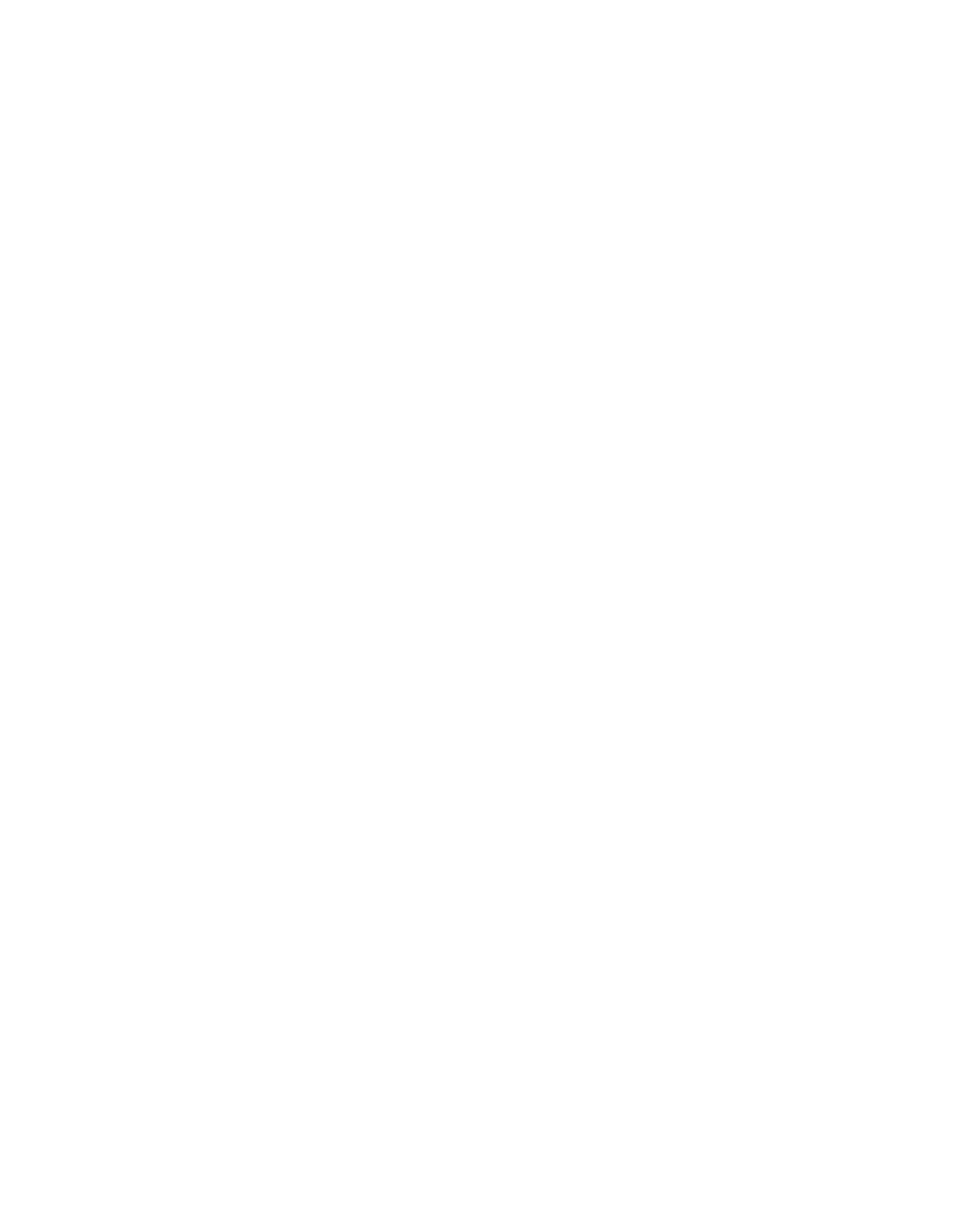# CHAPTER ONE

## GETTING, INSTALLING, AND RUNNING THE APPLICATION

## **Downloading the Script**

Although the script is distributed with the CD-ROM accompanying this book, it is recommended that you point your Web browser to "Selena Sol's Script Archive" to get the latest version of this script. The Script Archive is located at the following URL: http://www.eff.org/~erict/Scripts/.

From the Scripts Archive front page, follow the hyperlinks for "Web Store" to the detailed page dedicated to this script. There you will find several working demonstrations representing different configuration options as well as the scripts for review and download. Feel free to click on the hyperlink **Download the scripts as a single TAR file** in order to transfer the archived scripts to your local machine. For Windows NT Server users, there will be a zipped distribution of the scripts that are configured to run on a variety of Windows NT Web Servers.

Alternatively, you may grab the application off the accompanying CD ROM by following the instructions in Appendix A.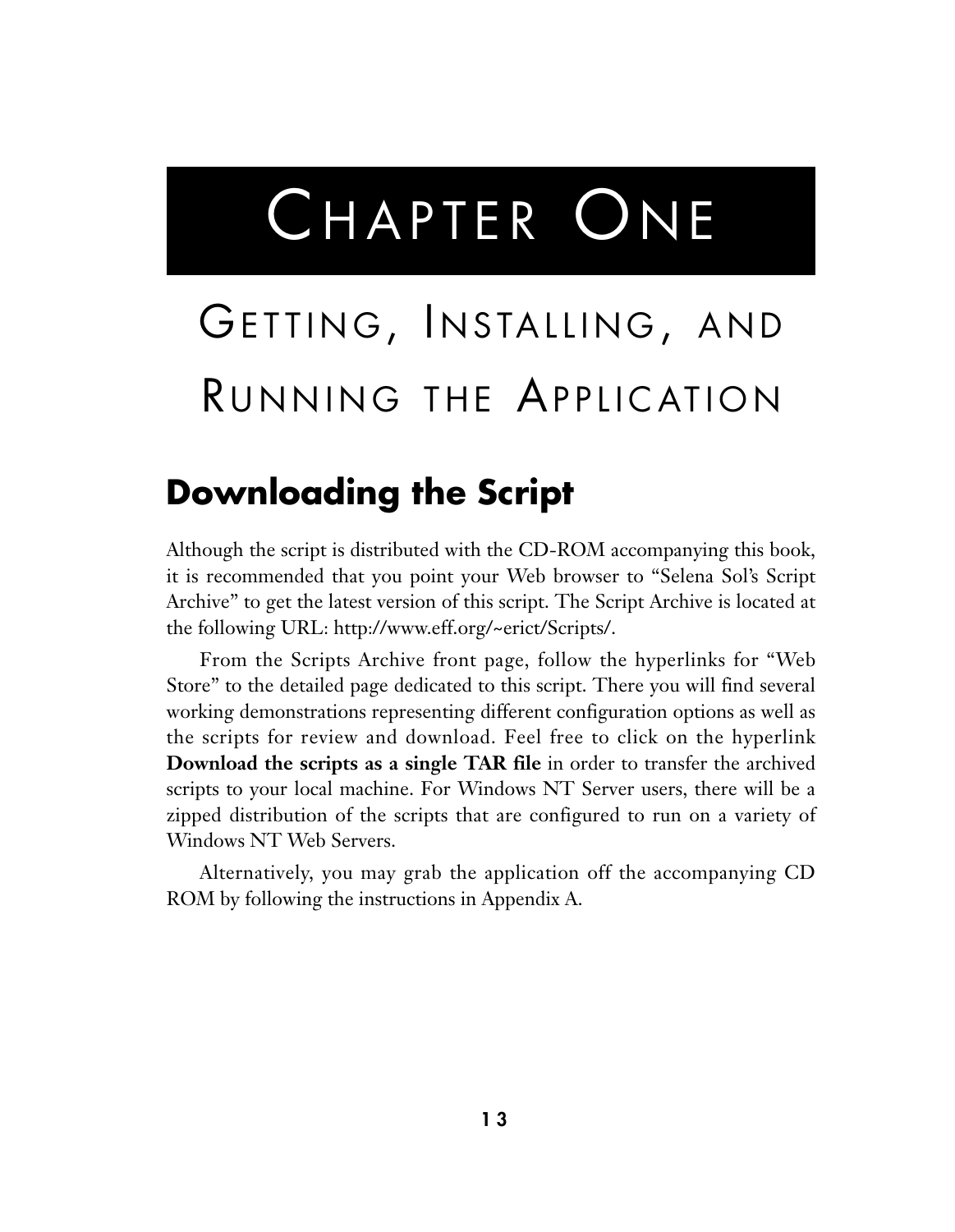## **Unpacking the Application**

For UNIX Web Servers, the Web Store application is distributed in the form of a single TAR file. **TAR** is a UNIX command that allows you to create a single archive file containing many files. Such archiving allows you to maintain directory relationships and facilitates transferring complex programs with many separate but integrated parts which must have their relationships preserved. TAR has a motley of options that allow you to do archiving and dearchiving in many ways. However, for the purpose of unpacking this application from its TAR file, the commands will be fairly simple.



The Windows NT version of the Web Store will be distributed as a ZIP file. Setting up the Web Store on Windows NT or Windows 95 Web servers will be discussed in a separate section of this chapter.

Once you have downloaded the TAR file, transfer it to an executable directory on your Web server and unpack it using the TAR program. On UNIX systems, you may type the following at the command (for this command to work, you must be in the same directory as the TAR file itself resides):

tar xvfp web\_store.tar



If you are using a UNIX server, do not unpack the scripts on a Windows or Mac OS machine and ftp them to the server. Instead, transfer the TAR file to the UNIX machine using binary mode and unpack it there. Otherwise, you may introduce bad characters into the files because Windows and MAC machines typically handle line breaks differently than UNIX machine, inserting **\r\n** for new lines instead of just **\n**.

TAR will go through the archive file and separate each of the individual directories and files, expanding them into their appropriate places beneath the current directory. The **xvfp** letters in the TAR command above are parameters that tell the program to extract the files and directories out of the **.tar** file. Specifically, **x** tells TAR to extract the files. **v** tells TAR to output information about the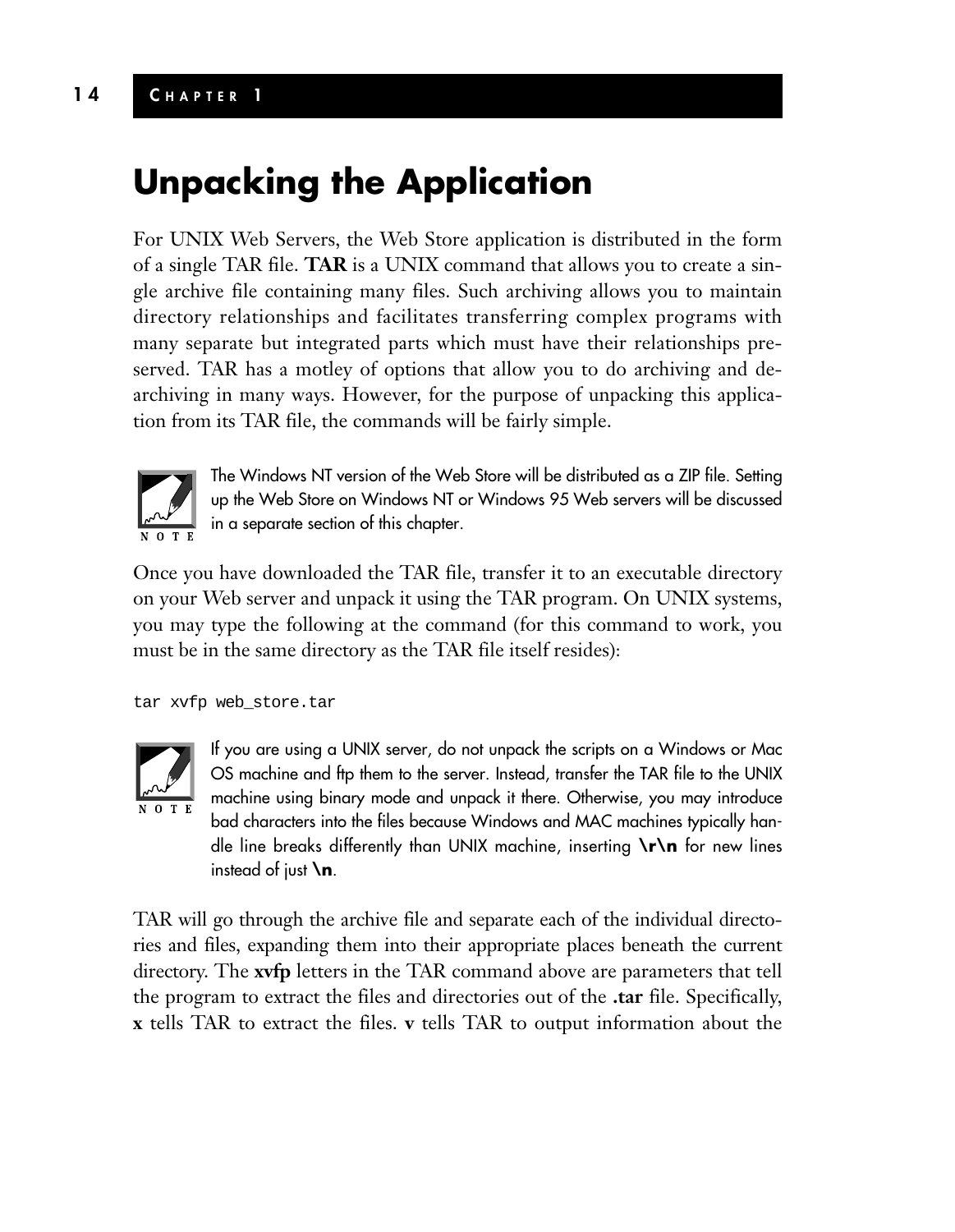status of its extraction while it is performing the work, **f** informs TAR to use the **.tar** filename as the source of the files to be extracted, and **p** notes that the original permissions should be maintained. The reason the **f** parameter has to be used is that TAR, by default, archives files and directories to a tape drive. TAR is actually short for "[T]ape [AR]chive". Figure 1.1 shows the output of the above command.

| ELALE ELLA 1212 ELALE EL                                                |  |
|-------------------------------------------------------------------------|--|
| eff.org:~/.webdocs/Scripts/Source/Web store\$ tar xvfp web store.tar    |  |
| k Web store/Html/Products/Numbers.html, 4257 bytes, 9 tape blocks       |  |
| k Web store/Html/Products/Vowels.html, 7234 bytes, 15 tape blocks       |  |
| x Web store/Btml/Products/Consonants.html, 1709 bytes, 4 tape blocks    |  |
| x Web store/Html/Products/Letters.html, 276 bytes, 1 tape blocks        |  |
| k Web store/Html/Products/Words.html, 1757 bytes, 4 tape blocks         |  |
| x Web store/Html/Products/Memes.html, 2385 bytes, 5 tape blocks         |  |
| k Web store/Html/Products/Letters.html.db, 273 bytes, 1 tape blocks     |  |
| k Web store/Html/Options/option.html, 472 bytes, 1 tape blocks          |  |
| x Web store/Html/home.html, 520 bytes, 2 tape blocks                    |  |
| k Web store/Html/outlet_frontpage.html, 2376 bytes, 5 tape blocks       |  |
| x Web store/Btml/outlet order form.html, 3483 bytes, 7 tape blocks      |  |
| x Web store/Html/toc.html, 885 bytes, 2 tape blocks                     |  |
| k Web store/Html/frames frontpage.html, 402 bytes, 1 tape blocks        |  |
| x Web store/Html/frontpage.html, 1993 bytes, 4 tape blocks              |  |
| k Web store/Html/outlet frontpage db.html, 2617 bytes, 6 tape blocks    |  |
| k Web store/Html/Images/letters.gif, 537 bytes, 2 tape blocks           |  |
| x Web store/Html/Images/memes.gif, 554 bytes, 2 tape blocks             |  |
| x Web store/Html/Images/numbers.gif, 721 bytes, 2 tape blocks           |  |
| k Web store/Html/Images/symbols.gif, 681 bytes, 2 tape blocks           |  |
| x Web store/Html/Images/web store front.gif, 4740 bytes, 10 tape blocks |  |
| x Web store/Html/Images/words.gif, 580 bytes, 2 tape blocks             |  |
| x Web store/Html/Images/white space.gif, 54 bytes, 1 tape blocks        |  |
| k Web store/Html/Images/eight.gif, 308 bytes, 1 tape blocks             |  |
| x Web store/Html/Images/five.gif, 244 bytes, 1 tape blocks              |  |
| k Web store/Html/Images/four.gif, 210 bytes, 1 tape blocks              |  |
| x Web store/Html/Images/nine.gif, 310 bytes, 1 tape blocks              |  |
| x Web store/Html/Images/one.gif, 134 bytes, 1 tape blocks               |  |
| x Web store/Html/Images/seven.gif, 242 bytes, 1 tape blocks             |  |
| v Wah stora/Bhml/Imagas/siv gif - 316 hvtas - 1 tama hlocks             |  |

**Figure 1.1** Unpacking the Web store using TAR.



If you are using a non-UNIX operating system and Web server, you may download a TAR/UNTAR program by pointing your Web browser to http://www.shareware.com. We suggest using "untar" as your keyword when you search their inventory. In addition, many popular Windows Zip utility programs such as WinZip have inherent functionality that allows them to unpack tar files.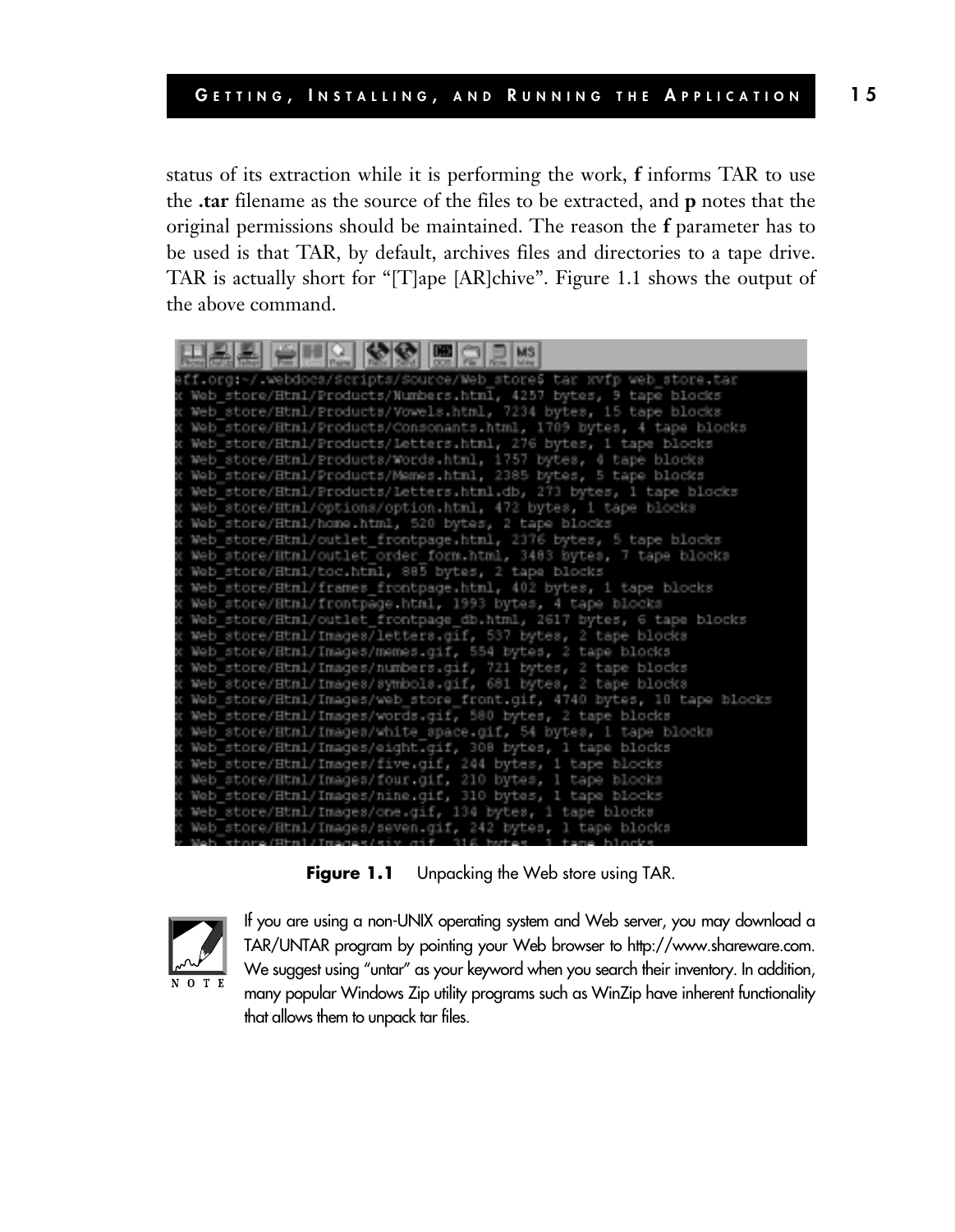#### **1 6 C HAPTER 1**

## **Setting Permissions**

Unpacking the files is only one part of the equation of installing the Web Store application and getting it to actually execute. Frequently, the Web server needs to be given special permission to execute your scripts and have the scripts perform their job with the appropriate "rights."

The cardinal rule for setting up Web server software is that the server should be given only minimal capabilities. This definitely rules out the Web server running as the ROOT user (Super-user on UNIX). More often than not, it means that the Web server is run as a user that has no rights to do anything significant a user "nobody." By default, "nobody" usually does not have permission to read any files in directories that you create. However, when you download scripts, you need to create an environment so that the scripts can be read and executed by the Web server software. In other words, "nobody" has to be able to access the files.

In UNIX, the command for performing this task is **chmod**. The directory structure of the Web store root directory is a good example of how you should use the **chmod** command.

For this example, we will assume that you are sharing a server on an Internet service provider, which is typically the most restrictive situation in terms of your security options, and that all your CGI scripts are located in the default directory called Web\_store. The example also assumes that we are in the directory above the one where the CGI scripts actually reside when we execute the chmod command. Finally, this example assumes that the Web server is running as the user "nobody" and does not belong to your user i.d.'s security group. Note that if the Web server is indeed part of your group, you will be able to restrict permissions on the files so that the world cannot do anything with the files, but anyone in your security group can do the minimal operations needed for the script to operate.

There are four different sets of permissions that need to be granted in order for the user "nobody" to have the permissions needed to execute this CGI script. First, the Web\_store directory itself must be both readable and executable by the world. The directory is readable because we need to read the entries in the directory, and it is executable so that the Web server can go into the directory and open the files in it. This is done using the following command: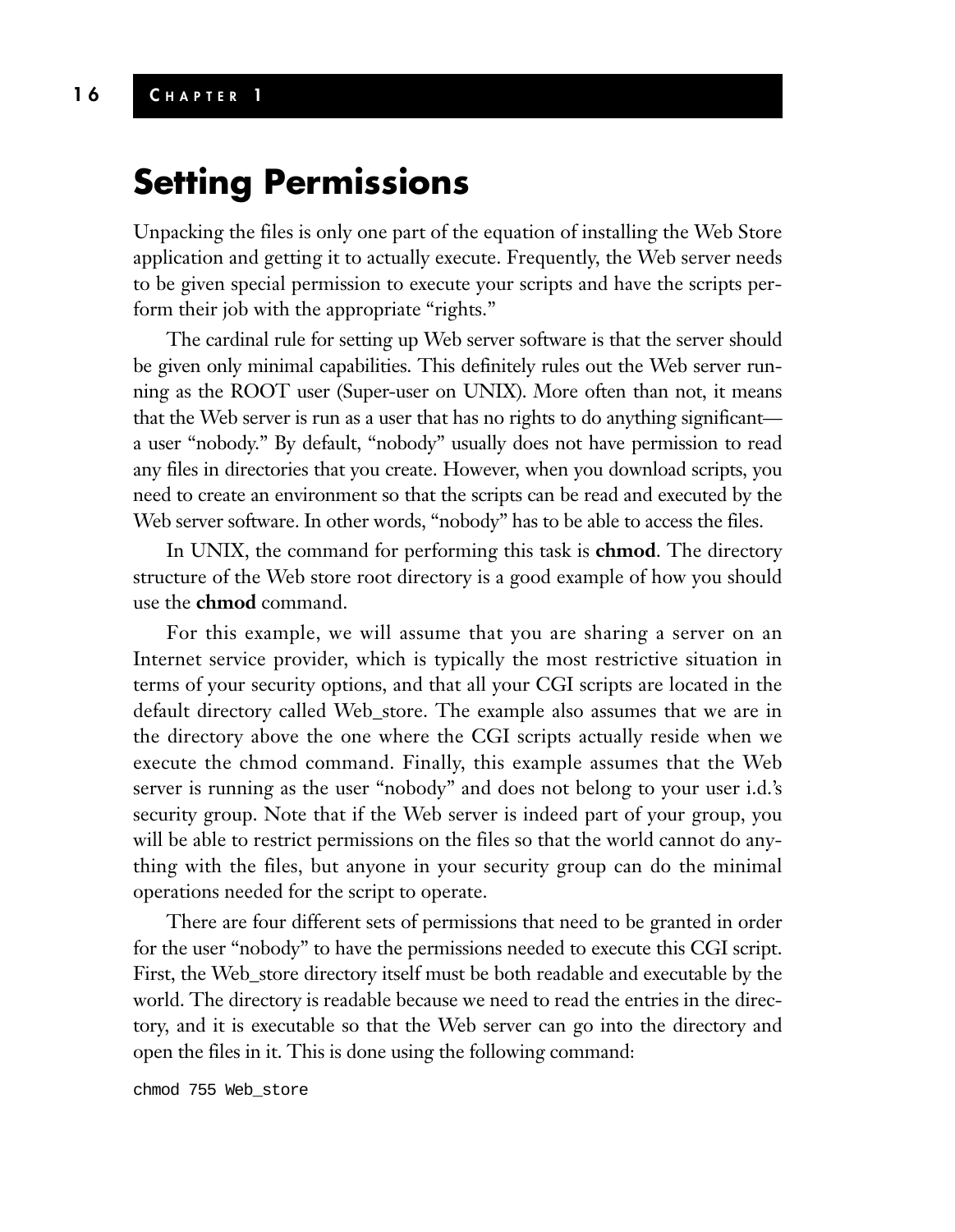The 755 number tells chmod to make the Web\_store directory readable, writable, and executable by the owner of the directory (you) while making it only readable and executable by the world and the group you are in.

How did we come up with the number? Files in UNIX have three types of permissions: User (the owner of the file), Group (the security group you are in), and OTHER (for the world to see). Each digit in the number above corresponds to one of these categories. The first digit is User, the second digit is group, and the final digit is other. Thus in the example above,  $7 = \text{USER}, 5 =$ GROUP, and OTHER = 5.

The actual value of the digit determines the permissions granted to that area. Permissions consist of three numbers: 4 for Read, 2 for Write, and 1 for Execute access. By adding these numbers together, you form the permissions that make up one digit. For example,  $4 + 2 + 1 = 7$ , which grants read, write, and execute permissions;  $4 + 1 = 5$ , which grants only read and execute permissions. Thus, 755 grants 7 (read, write, execute) to the owner of the file, and 5 (read and execute) to the group the file is in and to the world. Table 1.1 can be used as a quick reference

| Permission  |            |            | Command            |
|-------------|------------|------------|--------------------|
| <b>User</b> | Group      | World      |                    |
| rwx         | <b>rwx</b> | <b>rwx</b> | chmod 777 filename |
| rwx         | <b>rwx</b> | r-x        | chmod 775 filename |
| rwx         | r-x        | r-x        | chmod 755 filename |
| rw-         | rw-        | rw-        | chmod 666 filename |
| rw-         | rw-        | $r-$       | chmod 664 filename |
| rw-         | r- -       | $r-$       | chmod 644 filename |

**Table 1.1 Common Permissions Settings for CGI Applications**

 $r = Readable$ ; w = writable; x = executable;  $-$  = no permission

The files within the Web\_store directory need to be readable and executable since the Web server will be running the CGI scripts in it. To set those permissions, we use the following command:

chmod 755 Web\_store/\*.\*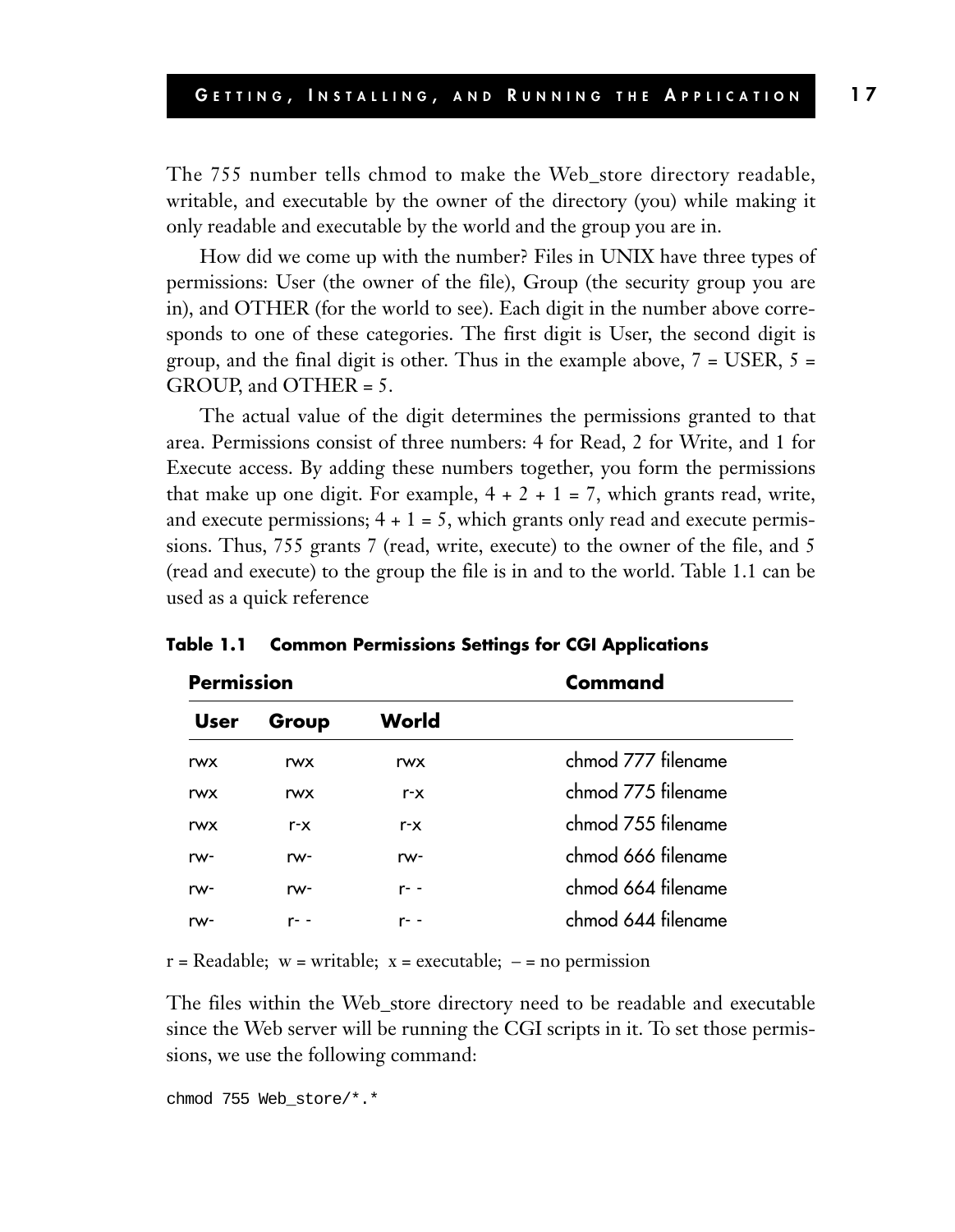This command operates in the same way as the one above, except that it changes all the files (\*.\* pattern matches everything) inside the Web\_store directory to be readable and executable by everyone. These scripts themselves should not be writable!

Nor should the Web\_store directory be writable, since that would allow other users on the system place scripts there. The Admin\_files directory is another issue. However, since it contains log files which the Web server must write to, the Admin\_files directory must be made writable so that the script can write to the directory. In addition, the files generated in that directory should also be readable in case the Web Store script needs to access them. To change the directory so that it is writable as well as having read and execute access, use the following command:

chmod 777 Web\_store/Admin\_files

This will change the Admin\_files directory under the Web\_store directory to be readable, writable, and executable by the world.



You may be tempted to simply use chmod 777 on all the files and directories since that assures the Web server can do anything with the files. However, it is strongly advised that you do not leave the files in this state. It is considered a major security risk to leave your scripts open to changes by the Web server instead of being read-only. Anyone on the server could use another rogue CGI script to write over your scripts and make them do something completely different. There is still a risk involved in making the Admin\_files and User\_carts directory writable, but at least if someone is going to be messing with your area, they will only destroy a bit of data and not your main programs. It is OK to set the scripts to 777 if you are troubleshooting a problem and want to rule out permissions entirely, but do not leave the scripts like this.

On another security note, if you are really concerned with the security of your data, do not use a shared server where other people can write CGI scripts using the same Web server configuration. It is much better to use your own server soft ware or purchase space on a virtual server that may be shared, but is set up in such a way that each user's scripts are shielded from each other.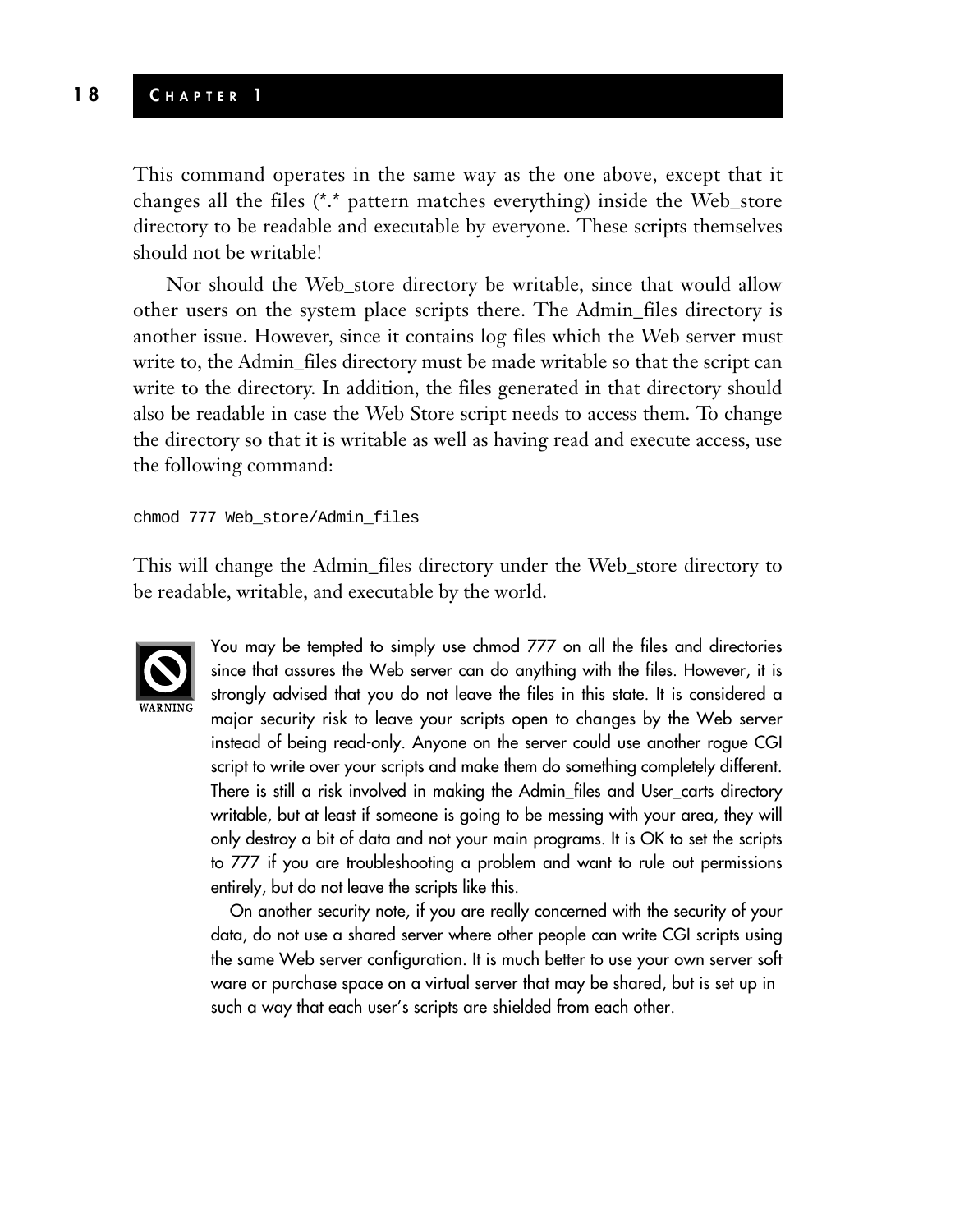

Not setting your permissions correctly is the chief cause installation failure. Take the time to get this right. The Web store setup checking script described in Chapter 2 can aid you in this endeavor.

Finally, most other files should be simply readable to the Web server. For example, consider the files in the Library subdirectory. Since the script never needs write access to these files, it is best guard them by the strictest permissions possible, making them writable only by you. This will protect those files against malicious hackers or accidental modifications by others in your group (see Figure 1.2).



**Figure 1.2** Setting permissions.

To set permissions for these files, use the following syntax:

chmod 644 Web\_store/Library/\*

The actual permissions required for the subdirectories and files used by this application are listed in the next section.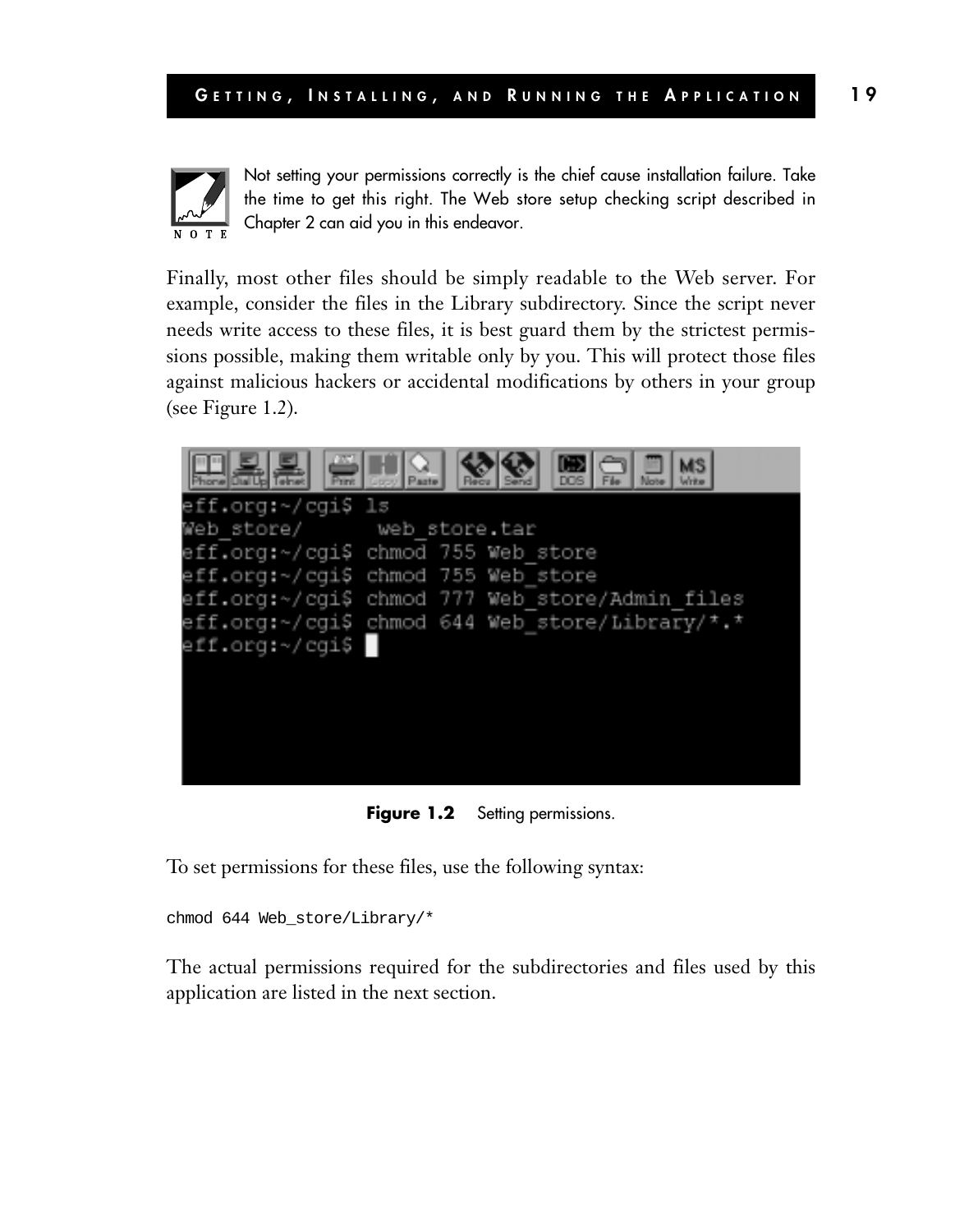## **Understanding Web Store Files and Directories**

The TAR file expands into a root directory called *Web\_store* that contains several subdirectories and several files. Figure 1.3 depicts the directory structure as well as the permissions that must be applied to the files and sub-directories used by the application.



**Figure 1.3** Web store directory structure with permission settings.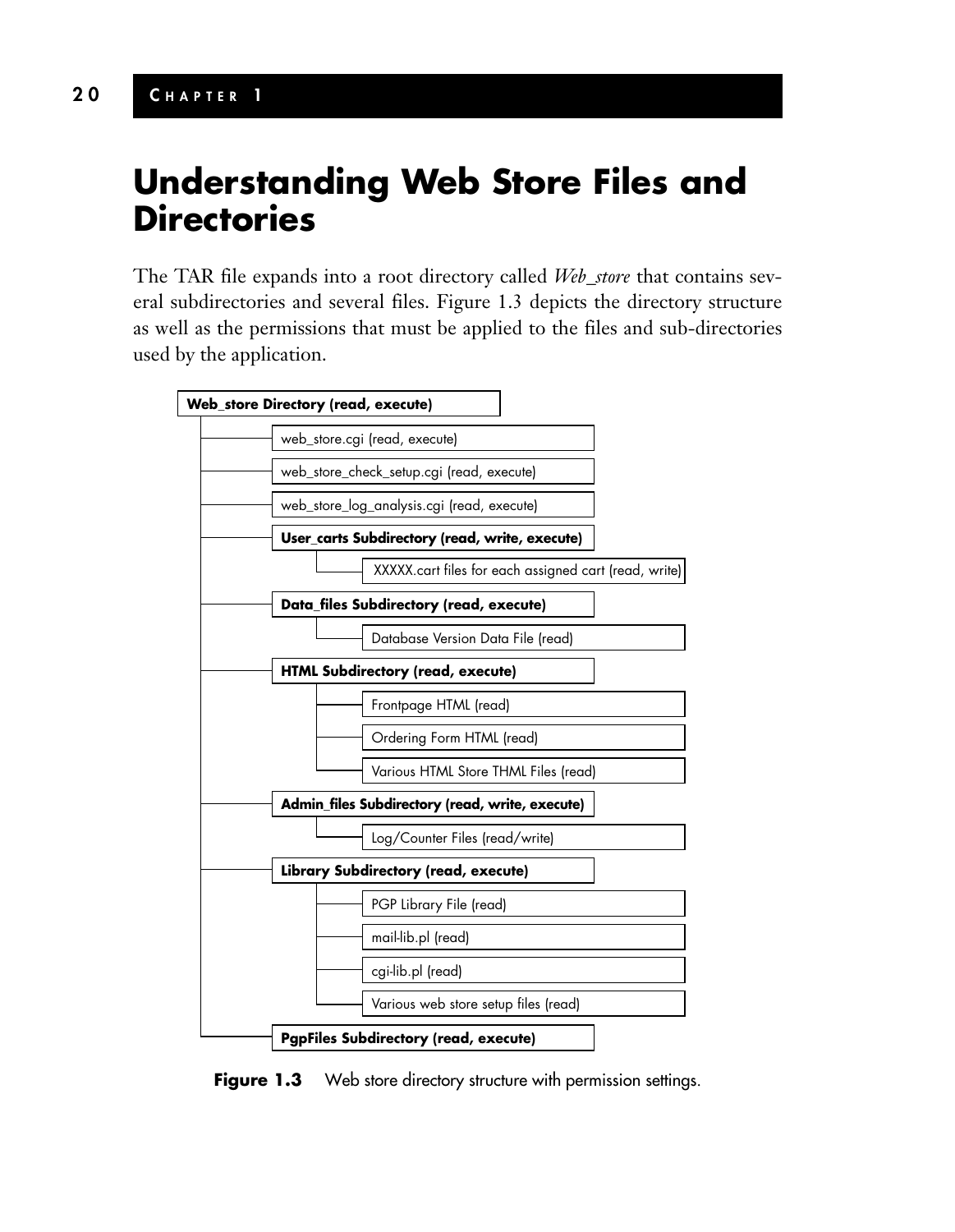**Web\_store** is the application's root directory. The Web server must have read and execute privileges for this directory.

The **Admin\_files** subdirectory is used to hold various files that the Web server must have permission to read and write to. Within the directory are several logs used to keep track of store usage as well as the counter file. Each of these files must be readable by and writable to the Web server. The subdirectory itself must be readable, writable, and executable by the Web server.

**access.log** contains information about customers who access the store frontpage. It will contain the values of any environment variables known to your server as well as the date of access in pipe-delimited (1) database rows separated by the newline character.

**counter.file** is used to generate unique i.d. numbers for every item in customers' carts. Each item that the customer orders must be uniquely identifiable if the script is to modify or delete it.

**error.log** contains information about errors that have occurred during use of the script. Each pipe-delimited row of the log file contains information about what error has occurred, the line number of the error and any environment variables known by the Web server. Each row is separated by a newline character.

**order.log** contains a log of all the orders that have been processed by web\_store.cgi. Each individual order is separated by a line of dashes (- - - - - - - - - - - - - - - - - - - - - - - - - - - - - - - -).

The **Data\_files** subdirectory contains the data file used to generate the product pages in a database-based store or to check against in an HTMLbased store with database validation. The directory itself must be readable and executable by the Web server. The data file within it must be readable:

**data.file** is the file that contains all the store products. Essentially, this is a simple, flat-file, ASCII, pipe-delimited database. It is crucial that you define the structure of the database in the setup file as each column must be defined in several index variables and arrays. The data file and the index variables will be discussed in greater detail in Chapter 2 and Chapter 4.

The **Html** subdirectory holds various HTML documents used by both the HTML-based and database-based versions of web\_store.cgi to provide navigationlike functions such as the front page, order form, and list of product pages.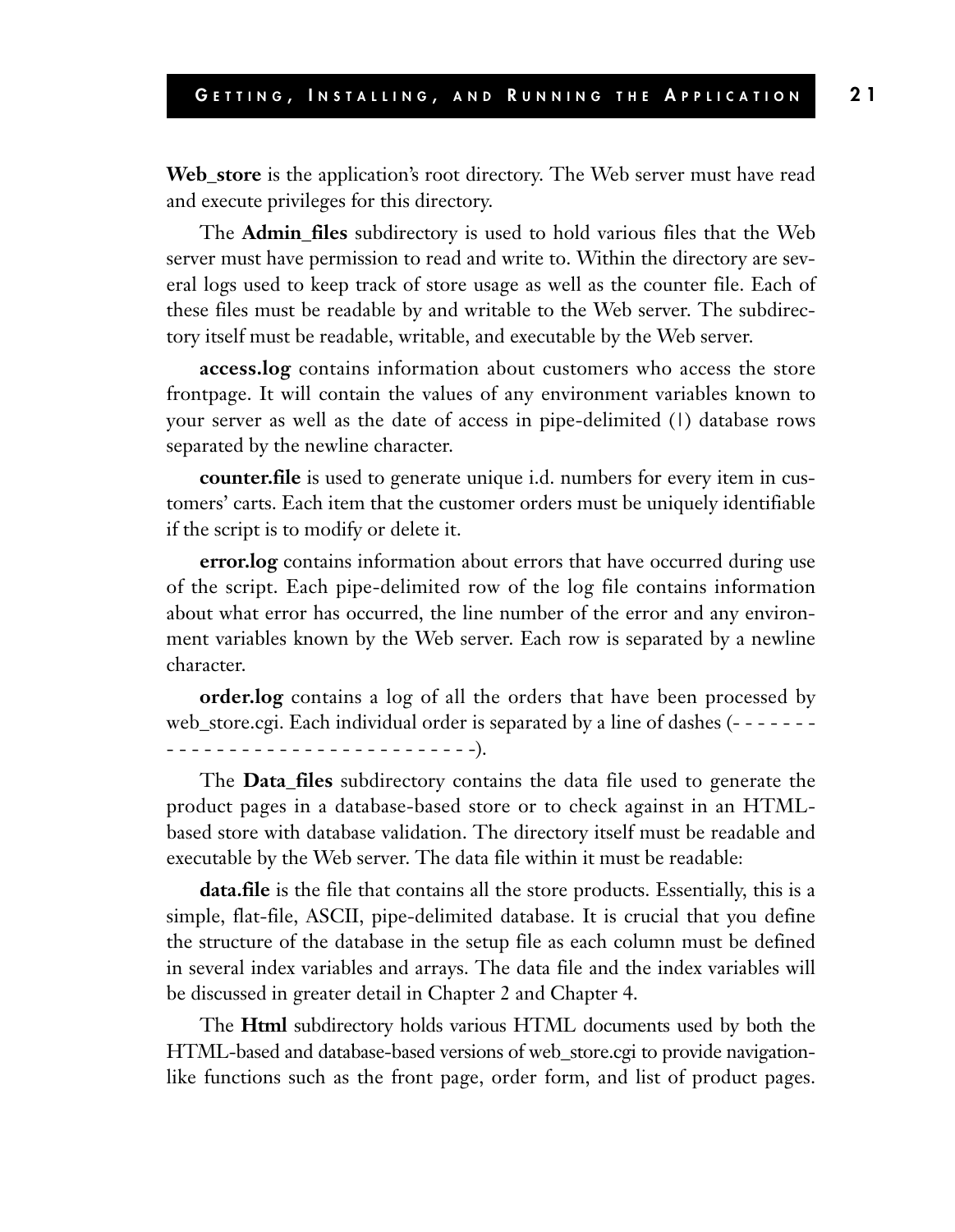#### **2 2 C HAPTER 1**

However, in the case of the HTML-based store, it is responsible for containing all of the product pages as well as the navigational pages. The directory and its subdirectories must be readable and executable by the Web server, and the files within the directories must be readable.

**Images** is a subdirectory containing images used by the default example store in the Web Store distribution.



If you are running this script on a server that does not allow you to reference images within the CGI directory, you may have to move this directory elsewhere in order to actually see the images. If you are getting broken images but all else works correctly, this is likely the cause. It is important to note that if you do move this directory, all links hardcoded in the example HTML pages as well as those in data.file must be changed to reflect the new location.

**Options** is a subdirectory containing any option files that you create. Option files are used in the database-based version of the store when you want many items to have the same option HTML code, but you do not want to write that code in every single database row. Option files will be discussed in greater detail in Chapter 4. This directory must be readable and executable and every option file must be readable.

**Products** This subdirectory contains predesigned HTML pages that the store may be asked to display during shopping. There are two types of pages stored here. First, product pages are stored here. *Product pages* are simply HTML forms written with a specific format (using special tags discussed in Chapter 3) that allow customers to buy specific store items (see Figure 1.4). These pages are used for HTML-based stores which cannot generate product pages dynamically from a data file.

Secondly, this subdirectory contains *list of product* pages, which are simply HTML pages that contain hyperlinks to product pages (see Figure 1.5). These lists of product pages are used for both the HTML and database versions of the store. The coding of both product pages and list of product pages will be discussed later.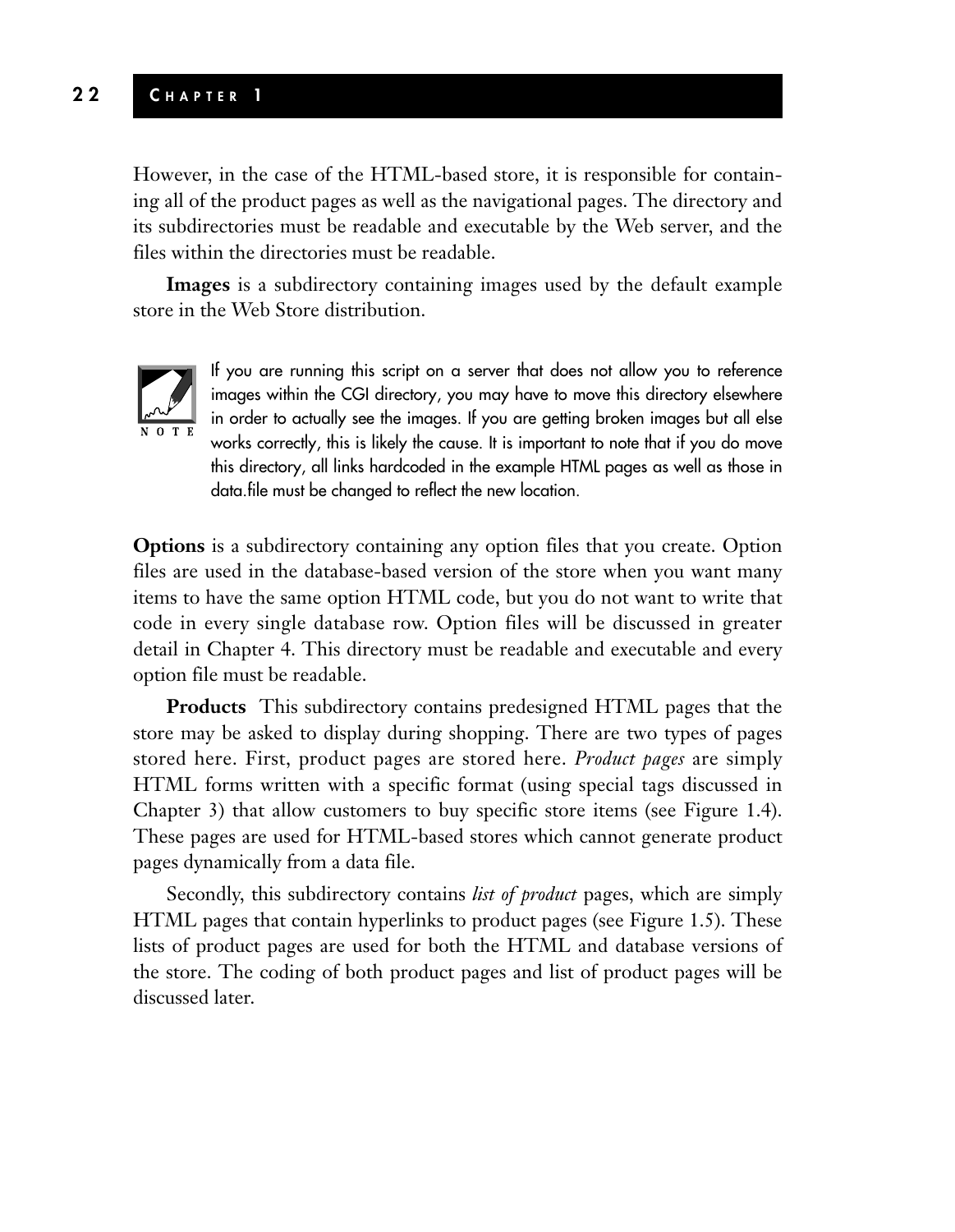

**Figure 1.4** Memes.html—An example product page.



**Figure 1.5** Letters.html-An example list of products page.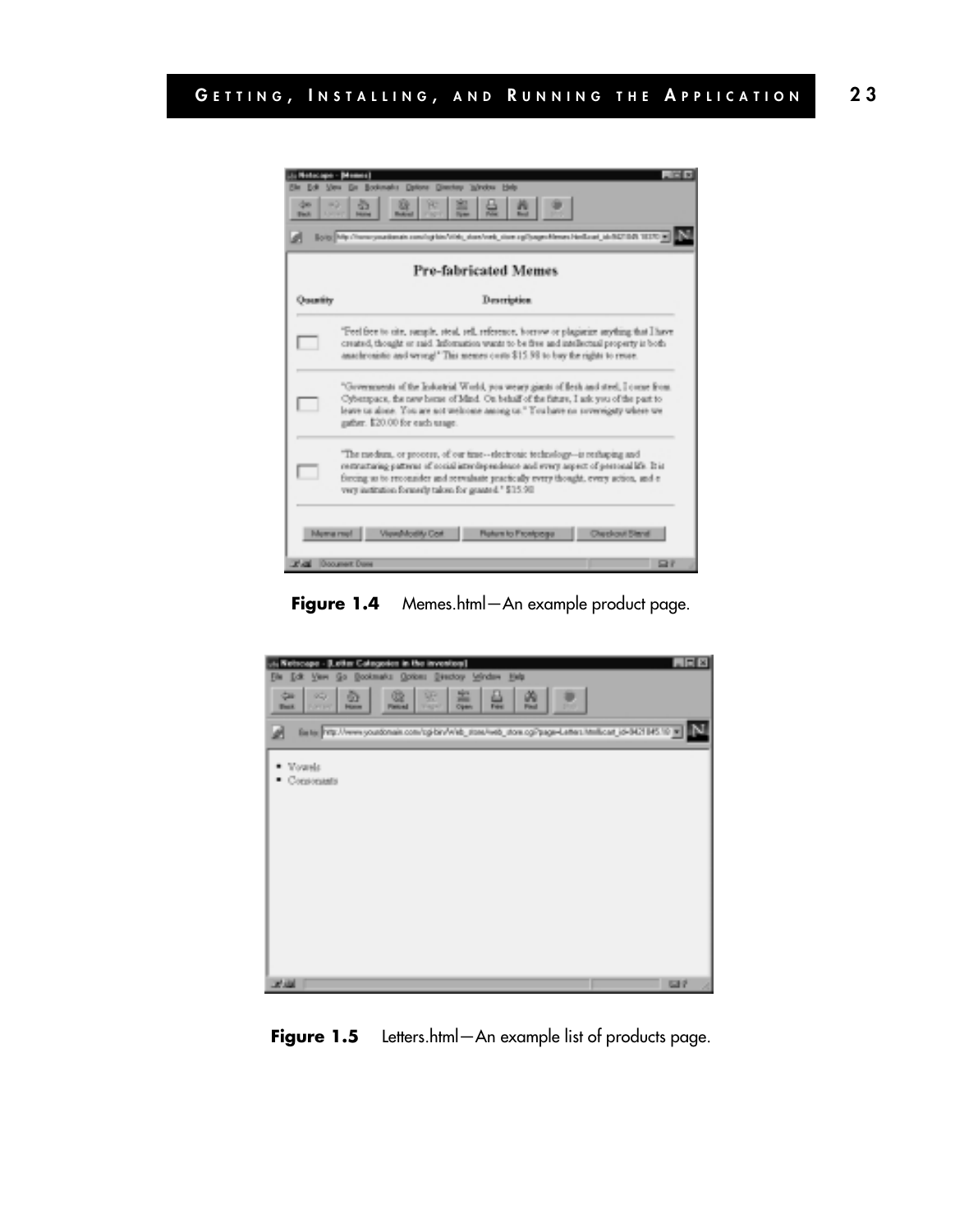**Letters.html** (HTML-based store-specific) and **Letters.html.db** (Databasebased store-specific) are examples of a list of product pages, and **Memes.html** is an example of a product page. Other product pages include **Vowels.html**, **Consonants.html**, **Words.html,** and **Numbers.html**.

**frames\_frontpage.html, home.html, toc.html** and **frontpage.html** are all used in the Frames example of the store. **frames\_frontpage.html** defines three frames that point to the other three. These will be discussed more thoroughly in Chapter 6.

**outlet\_frontpage.html, outlet\_frontpage\_query.html** and **outlet\_frontpage\_db.html** are the frontpage examples for the Html-based store, Query-driven store, and the database-based stores, respectively.

**outlet\_order\_form.html and outlet\_order\_form\_with\_shipping.html** are two examples of how you might create your own order form. **outlet\_order\_form.html** is a basic example. **outlet\_order\_form\_with\_shipping.html** contains the HTML necessary to calculate sample shipping logic.

The **Library** subdirectory is used to hold the associated library files used by this application. The directory itself must be readable and executable by the Web server. The files within it must be readable.

**cgi-lib.pl** is used to read and parse form data as well as providing a convenient way to exit with explanation in case of a problem in opening a file.

**mail-lib.pl** is used to send unencrypted email to the store administrator.

**pgp-lib.pl** is used to send encrypted email to the store administrator.

**web\_store.setup.\*** are the six sample setup files distributed by default. These setup files exemplify several methods for defining the interface to the store. The differences among these setup files, and the actual meaning of setup variables will be discussed in Chapter 2, which goes into the details of creating the generic **web\_store.setup** .

**web\_store.setup.db** is the basic database-based store with a non–tablebased product display. (In use, the setup file creates product displays that mirror the HTML-based store). **web\_store.setup.db.table** displays products tabularly; Less visually effective but very efficient, it is used in the distribution to demonstrate query-based searching. Chapter 4 gives the changes needed to make the **web\_store.setup.db** operate off of a database. Chapter 5 gives the changes needed to transform the regular database store into a query-driven store.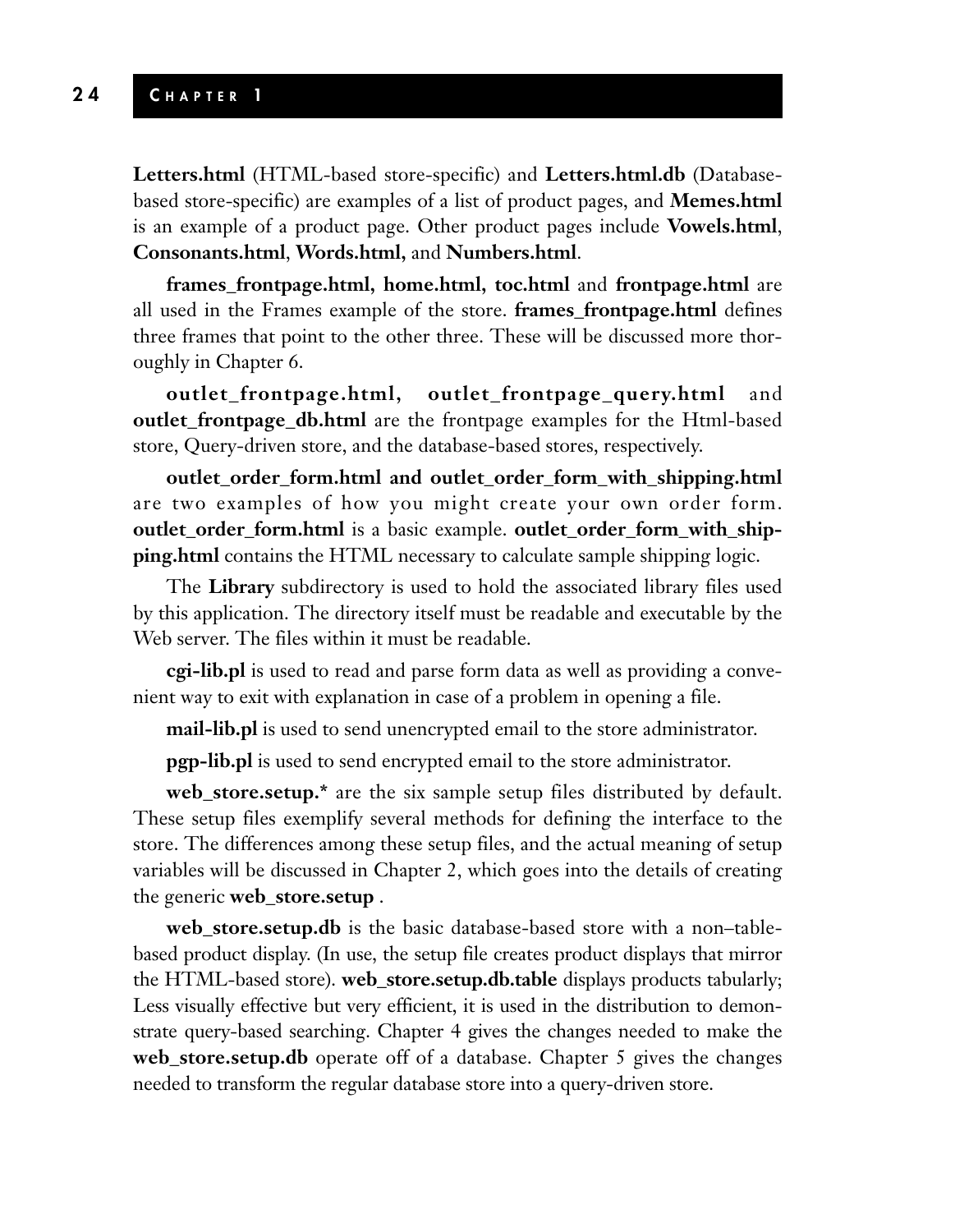**web\_store.setup.frames** gives an example of a frames-based store. By default, it uses the nontabular database-based logic for display of products. However, it could just as easily use the tabular-database or HTML logic. Chapter 6 goes into the details of how the frames-based store works.

**web\_store.setup.frames.javascript** takes frames one step further by integrating a JavaScript routine to calculate order totals before customers add items to their carts. **web\_store.setup.frames.vbscript** does the same thing, but in VBScript. Chapter 7 illustrates how JavaScript and VBScript were integrated with the Web store.

**web\_store.setup.html** shows an example of using an HTML-based Web store interface. Chapter 3 outlines how the HTML Web store is configured.

**web\_store\_db\_lib.pl** is a library of subroutines used to search the database.

**web\_store\_html\_lib.pl** is a library of subroutines used to generate most of the customizable HTML. If you want to change the look and feel of your store, you will probably modify the code in this library. The specifics of the library will be discussed later.

**web\_store\_html\_search.pl** defines the search routines for the HTMLbased store that cannot search a database for keywords but must read through product pages individually searching for hits.

**web\_store\_order\_lib.pl** defines the routines necessary to process orders.

**Pgpfiles** is the subdirectory used to store files necessary for processing orders using PGP encryption. The directory itself must be readable and executable by the Web server and files within it must be readable.

PGP is a third-party encryption tool written by Phil Zimmerman for the purpose of encrypting and decrypting files. You have to know how to use PGP in order to use this feature of the cart. By default, we turn off PGP encryption. Basically, you need to obtain PGP, generate a public and private key for your Web Store and then store the public key configuration files inside this directory. The details of this process are discussed in Chapter 9.

The **User\_carts** subdirectory is used to store the actual shopping carts used by clients browsing your store. Initially, this subdirectory will be empty. As customers enter your store, the script will automatically fill the directory with new carts and prune the directory of old carts. The directory must be readable, writable, and executable by the Web server; the cart files created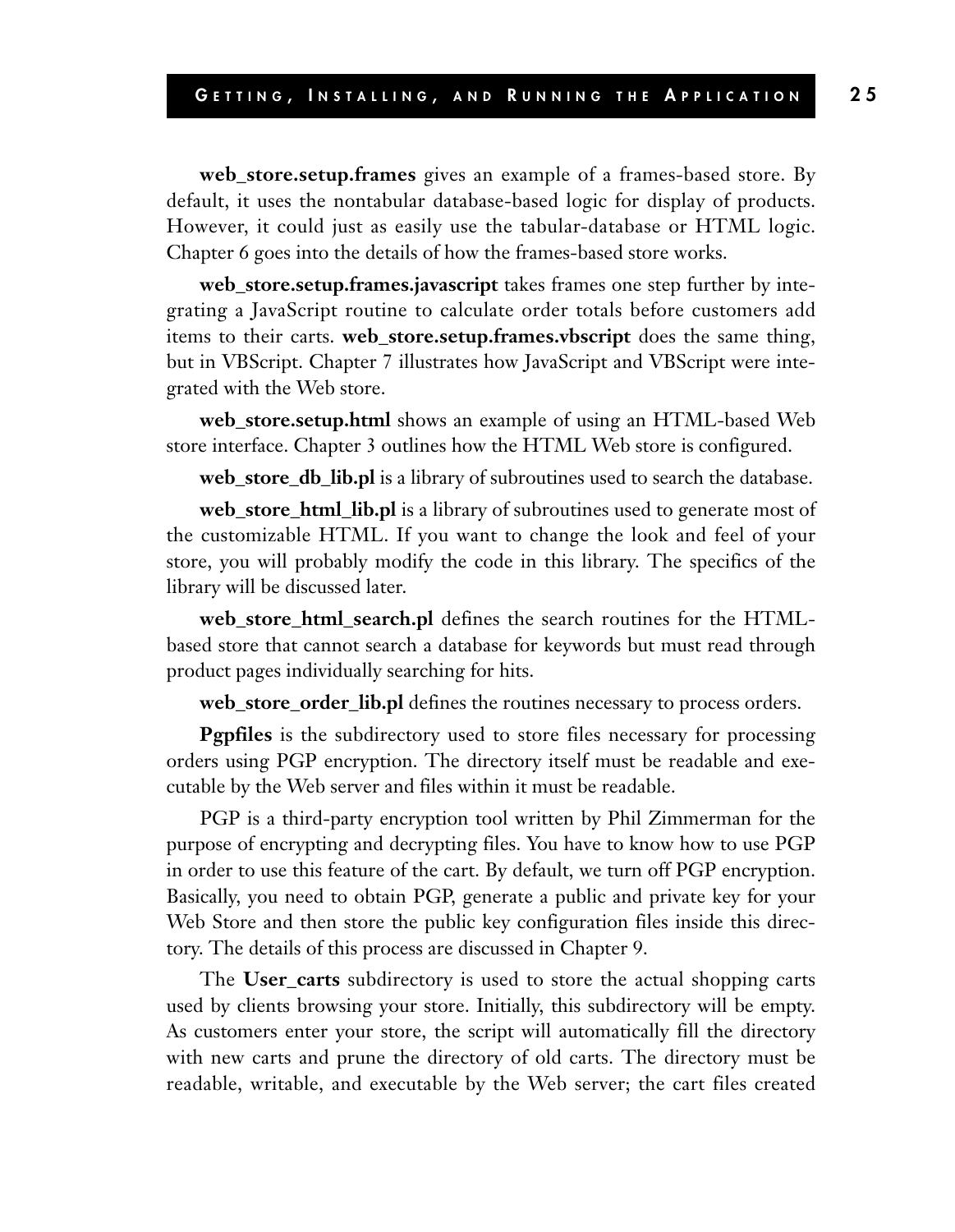within it must be readable and writable. The script will generally create and delete carts on its own.

**web\_store.cgi** is the main script that generates the GUI for the online store. It must be readable and executable by the Web server.

**web\_store\_check\_setup.cgi** is a script you can use to help with installation. This script will go through and check the permissions and path values you have defined in your setup file and report any problems it finds. The Web server must be able to read and execute this file.

**web\_store\_log\_analysis.cgi** is a script used to browse your log files. It offers a simple keyword-search box and asks which log file you would like to review. It must be readable and executable by the Web server.

## **Installing on Windows 95/NT Web Servers**

Installing CGI scripts on a Windows NT– or a Windows 95–based Web server is generally more of a challenge than installing them on a UNIX server. This is because, although UNIX servers have standardized the way they handle CGI scripts, 32-bit Windows servers have not. They all have slightly different behaviors when interpreting CGI. To top it off, there is a CGI standard specifically made for Windows and called *WinCGI.* In this section, we will focus on tips and techniques that will help you run the Web store on some of the more popular Windows NT Web servers.



The various changes discussed below have already been implemented and are distributed on the CD-ROM in order to allow you to have an easier time of making your scripts work on Windows NT or Windows 95 Web servers. Appendix A covers the CD-ROM distribution in detail.

## **General Tasks for All NT Servers**

The main concern for all NT-based Web servers is to make sure that anything that seems to be UNIX specific either has an equivalent feature on NT or can be substituted by another utility. This generally involves obtaining Perl for NT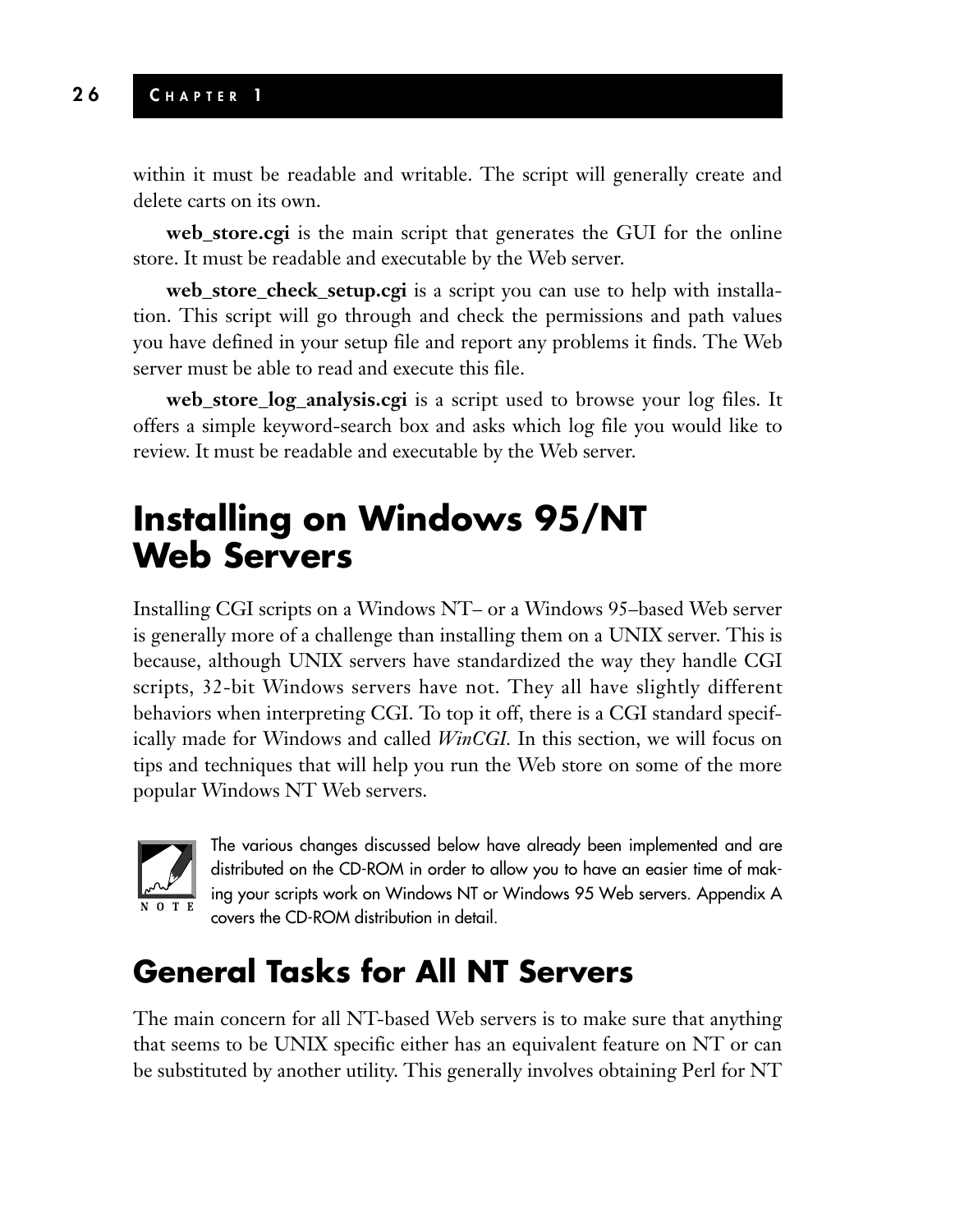and make sure that any UNIX specific features on the Web Store are translated into their Windows NT equivalents.

The first step is to obtain Perl for Windows NT/Windows 95. This can be done by doing a simple Web search on **perl** and **nt**. While there are several Perl ports for NT, we currently recommend using the port from Hip Communications. It is Perl 5–compatible and appears to be the port most compatible with UNIX-based Perl at the moment. Installing Perl is easy. Simply unzip it into a directory on your NT server and run the **install.bat** program that exists in the new Perl subdirectory that you have created.

Next, **mail-lib.pl** needs to be replaced with **smtpmail-lib.pl**. In addition, changes need to be done to the **smtpmail-lib.pl** file to make it recognize that it is running on NT. This is discussed in detail at the end of Chapter 8 in the section that discusses configuring **mail-lib.pl**. **Mail-lib.pl** is the only UNIX-specific library in the entire Web store. Similarly, you may need to modify **pgplib.pl**. The only reason this library may not work on NT is if the interface to the DOS version of PGP is different from the interface to the UNIX version of PGP. Every other library and program should work as-is on Windows NT.

### **Tasks Required to Make the Web Store Run on Netscape Commerce Server for NT**

The only thing that must be done in addition to the tasks above for Netscape Commerce Server version 1.x (and Netscape Communications Server v1.x) is that the script must be encapsulated inside a Batch file. The v1.x Netscape servers were unable to recognize CGI scripts directly. Thus, you need to wrap the **web\_store.cgi** script inside a batch file to make it run. Then, all references to **web\_store.cgi** need to be changed to **web\_store.bat** in the various HTML files as well as the setup file. In the setup file, there are two url variables that need to be changed to reflect the new batch file name: **\$sc\_main\_script\_url** and **\$sc\_order\_script\_url**.

The contents of the batch file is easy. The first line consists of **@echo off** so that the DOS-related information does not print out to the Web browser and the second line actually calls the script using Perl.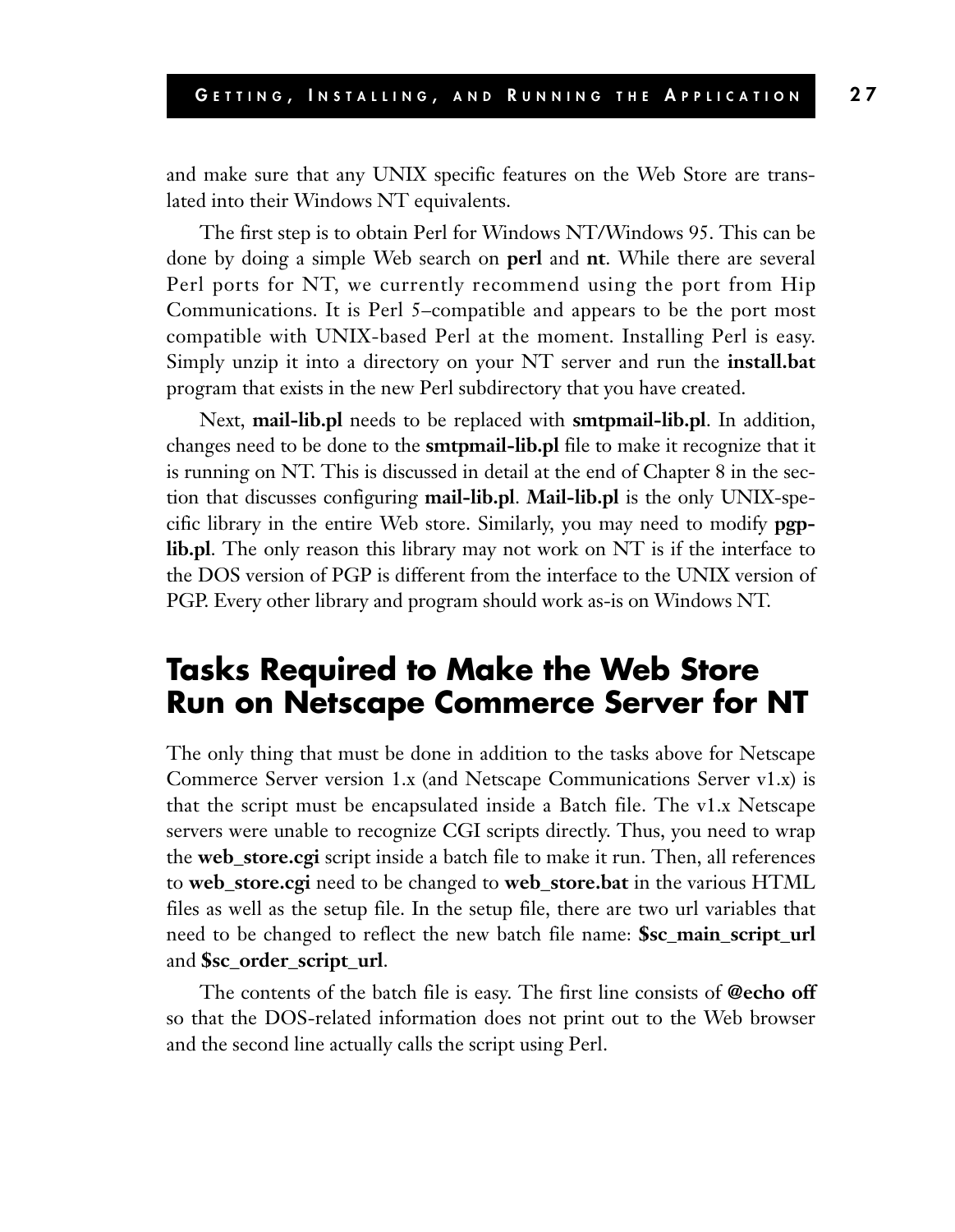#### **2 8 C HAPTER 1**



In order for this to work, Perl must be installed so that it is in the path of the machine you are running it on. If it is not in the path of the machine you are running it on, you will need to alter the batch file definition so that Perl is referenced with an absolute path to its location.

@echo off perl web\_store.cgi



Running scripts as encapsulated batch files can open up a can of security worms. To obtain a full appreciation of the problems that may arise, you should read the CGI programming security FAQ located at the following URL: http://wwwgenome.wi.mit.edu/WWW/faqs/www-security-faq.html.

### **Tasks Required to Make the Web Store Run on Netscape Enterprise/FastTrack Server for NT**

The Netscape Enterprise or FastTrack server has the capability of recognizing and running scripts with the extension of **.cgi** if you have previously associated the Perl executable with **.cgi** extensions in your file manager or Windows explorer. Thus, you do not need to encapsulate the scripts inside a batch file. The bad news is that at the time of this writing, the default behavior of the new Netscape servers is to run the scripts as if they are operating relative to where Perl is located.

This is bad because all the setup script variables are generally configured so that they are expected to be relative paths from the directory where **web\_store.cgi** resides. However, your **perl.exe** executable is usually in a totally different subdirectory such as **c:\perl5** or **d:\perl5**. There are two solutions to this problem. First, you could set all the paths in the setup file to be absolute paths instead of relative to the current working directory. However, then, you also have to modify the **web\_store.cgi** file so that when the setup file is "required," it is required with the absolute path as well.

An alternative, and probably easier, approach is to add a line to **web\_store.cgi** script instead of altering all the setup file options. For this example, we will assume the the real path where **web\_store.cgi** is located on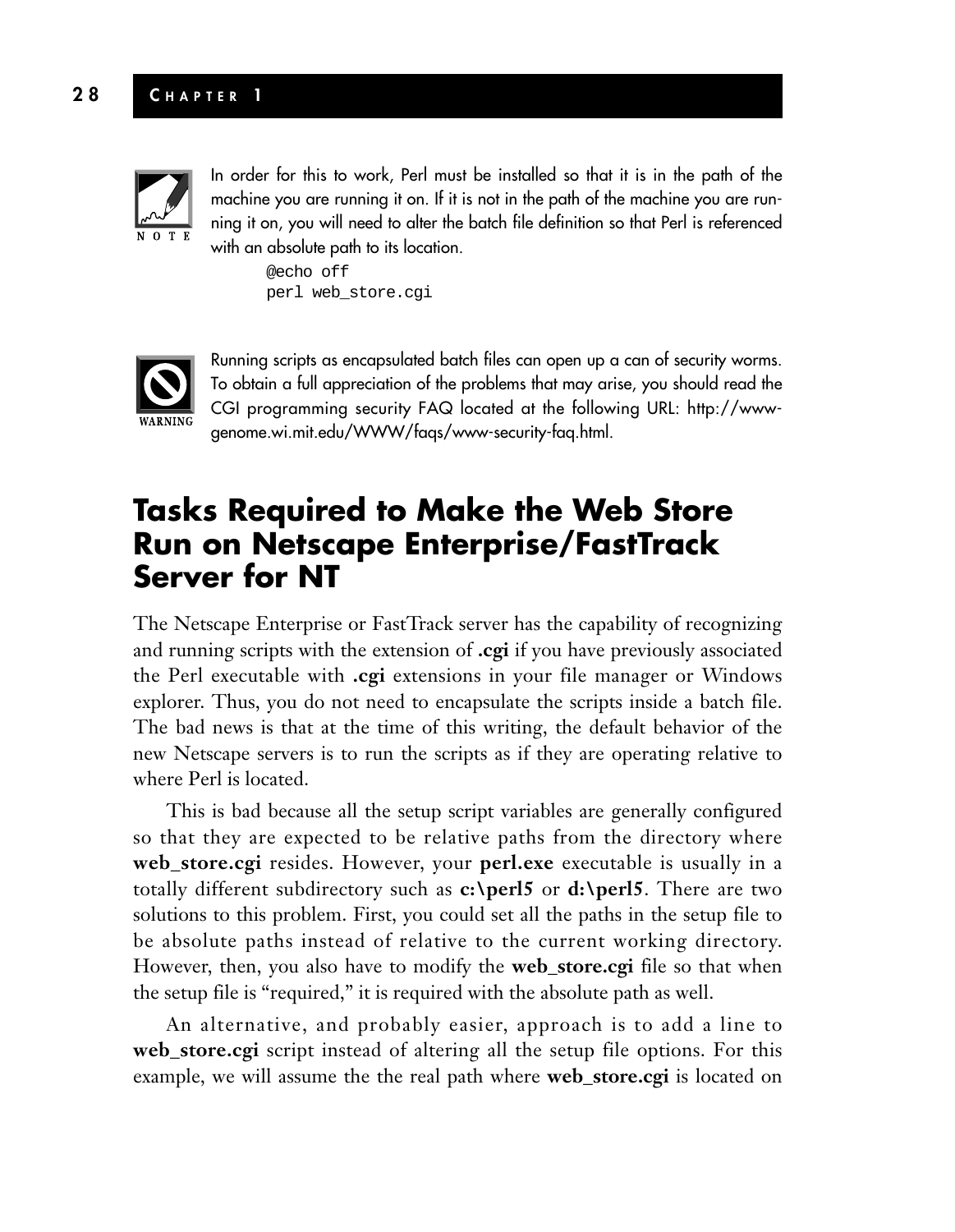your server is **d:\netscape\server\cgi-bin\Web\_store\.** Before the line that contains the words **&require\_supporting\_libraries**, insert the following:

```
chdir(d:\netscape\server\cgi-bin\Web_store);
```
Adding this line will make the Web server reference the web script in the correct subdirectory for the duration of the running of that script. Remember, you must use two backslashes for every backslash in a normal MS-DOS path because backslashes need to be escaped in Perl.

## **Tasks Required to Make the Web Store Run on the WebSite Server for NT**

As of this writing, WebSite has a problem almost identical to that of the Netscape Enterprise/FastTrack servers. Whenever a script is run on the WebSite server, it runs as if it is relative to the current working directory of the WebSite server executable itself. You can fix this problem in the same way we fixed the problem with Netscape Enterprise/FastTrack server.



In order for **web\_store.cgi** to run on a WebSite server, you need to associate the **.cgi** extension with the **perl.exe** executable just as you do with Netscape Enterprise/FastTrack server.

## **Tasks Required to Make the Web Store Run on Internet Information Server (IIS) For NT**

Microsoft Internet Information Server version 1.0 and 2.0 both have a problem similar to that of the Netscape Enterprise/FastTrack and WebSite Web servers. Of course, just as these two Web servers have their own twist on the problem, IIS has its own peculiarity. Whenever you set up a directory alias on IIS that points to a real subdirectory on the NT server, any scripts that run in subdirectories underneath the original alias will act as if their current working directory is actually the root where the alias started. Thus, if the alias Scripts is configured to look at **d:\inetsrv\scripts**, and you try to run **web\_store.cgi**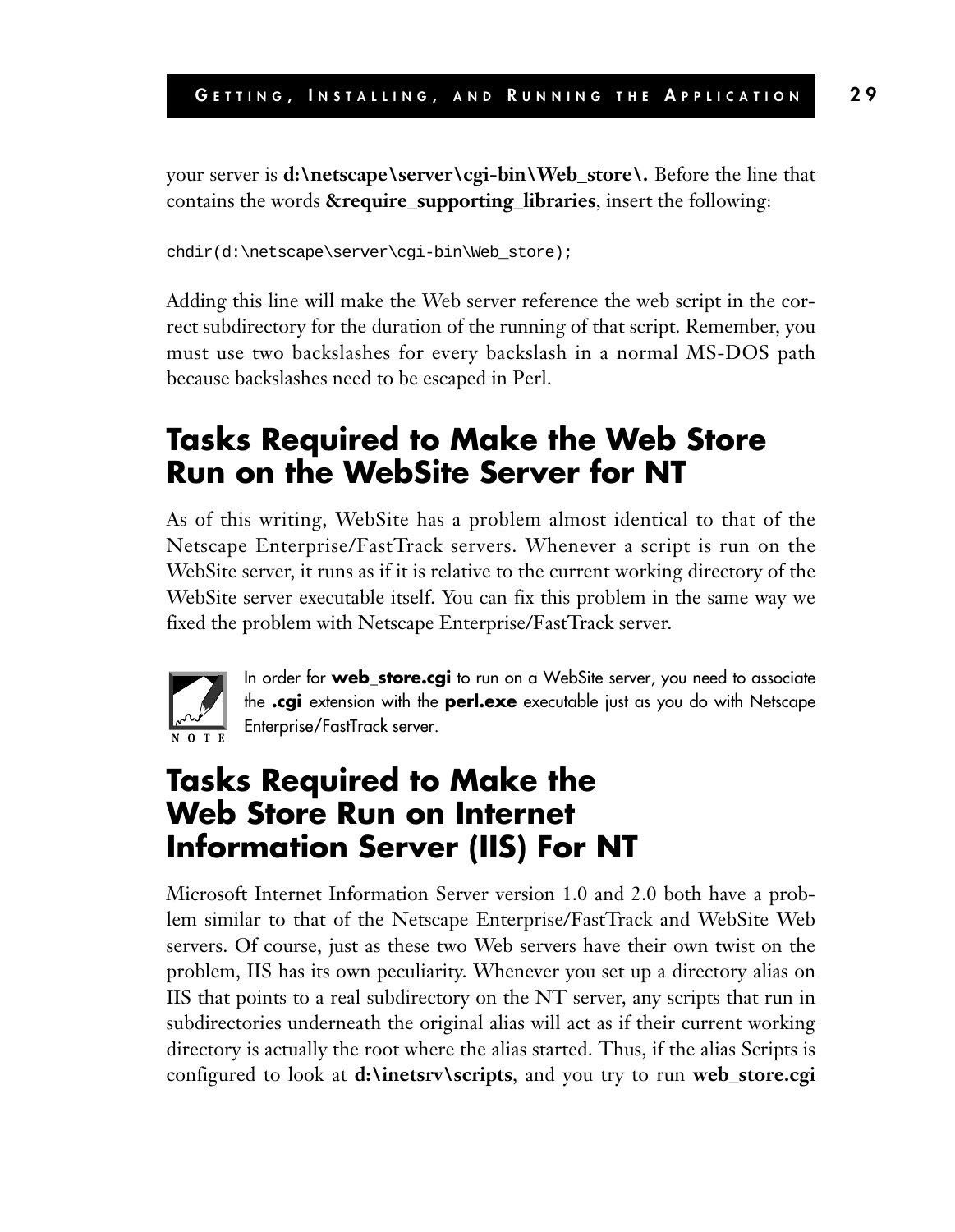inside a Web\_store subdirectory under the d:directory, the script will act as if it is running inside d:cripts. There are two ways around this problem.

First, you can solve it the same way the WebSite and the Netscape Enterprise/FastTrack server problems were solved and use the **chdir** command inside the **web\_store.cgi script**. However, IIS offers you an alternative way to solve the problem. You can simply make a new alias! That is, if you want the script to act as though it is running in its own subdirectory, then all you have to do is set up an alias that points directly to the subdirectory where **web\_store.cgi** is located and then call **web\_store.cgi** using the new alias.



In order for **.cgi** extension scripts to run at all on IIS v1.0 and v2.0, you need to set up an association with the **.cgi** extension and the **perl.exe** executable. However, IIS does not recognize the normal NT-wide associations set up in File manager or Windows explorer. You will need to set up these associations manually in the registry. The instructions for doing this are included with the on-line help for IIS. Basically, you need to run **regedt32.exe** and then open the **HKEY\_LOCAL\_MACHINESControlSetregistry** entry. Then, from the edit menu, select **Add Value** of type **REG\_SZ**. Enter the filename extension **.cgi**. Then, in the string editor, type the full path to the **perl.exe** interpreter. Finally, close down the registry editor and restart the IIS server.

## **Finding Perl**

On UNIX, all the CGI scripts written in Perl have a line in them that expects Perl to be located in a particular directory. In addition, some CGI applications may expect external programs such as sendmail to be located in a certain location on the server. For example, the **mail-lib.pl** that is distributed with the UNIX version of the Web store expects Sendmail to be located in the **/usr/lib** directory by default.

The Web store script also has a header line telling the Web server where Perl is located. Most of the time, the references to these locations will be correct since the majority of servers are set up in a standard way. However, you may run across a situation where the programs that the scripts use are not where the script was configured to think they are. Thus, one of the last steps in setting up the Web store to actually run is to figure out where these files are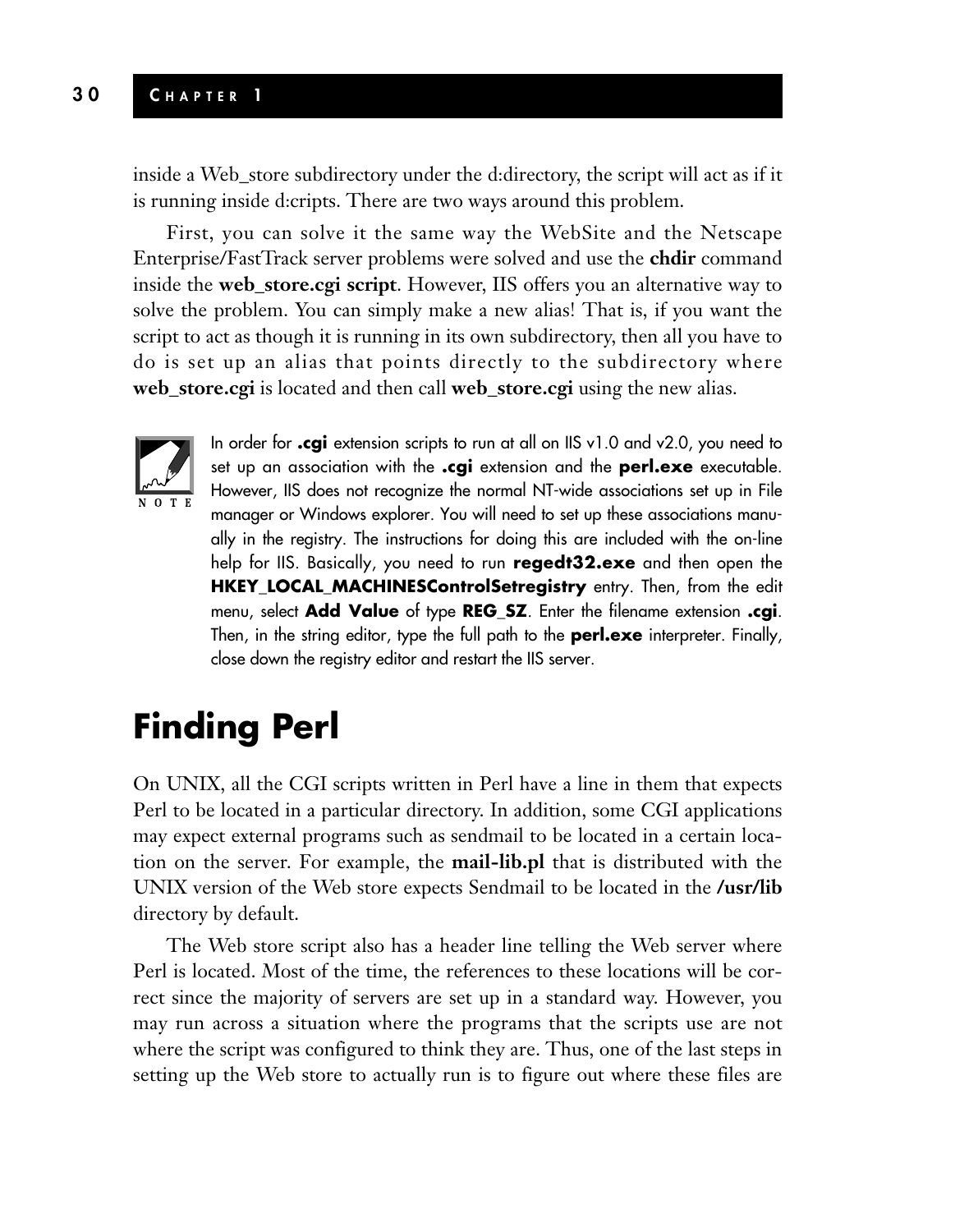located so that the scripts can be changed to reflect the new file locations on your local server.

The classic example of a reference to an absolute path on a CGI script is the first line of the Perl code:

```
#!/usr/local/bin/perl
```
This line instructs the server to execute the following script through the Perl interpreter and indicates where to find the Perl interpreter. The Perl interpreter is a program that reads your script and translates it into a form that your server can execute. In the example above, the server will know that it can find the Perl interpreter in the directory **/usr/local/bin**.

While many servers may contain Perl in **/usr/local/bin**, there may be others that have installed them in other areas, such as **/usr/bin** or **/opt/bin**. If the location of Perl is not in **/usr/local/bin**, the first bit of customizing you will have to do is to find out where your local Perl interpreter is and change this line to reference the correct location. There are several ways of finding files on your system and not all of them work on every server, so be prepared to experiment with the following techniques.

The first command to try is **which**. At the command prompt of your UNIX server, you would type **which perl** and receive back the following reply:

```
$ which perl
/bin/perl
```
In other words, Perl is located in **/bin** on this system. Thus, you will need to change the first line of your script to

```
#!/bin/perl
```
If that does not work, you might also try the **whereis** command. This command could give you the following output:

```
$ whereis perl
perl: /usr/bin/perl /usr/local/bin/perl /usr/local/bin/perl4.036
/usr/local/bin/perl5.002
```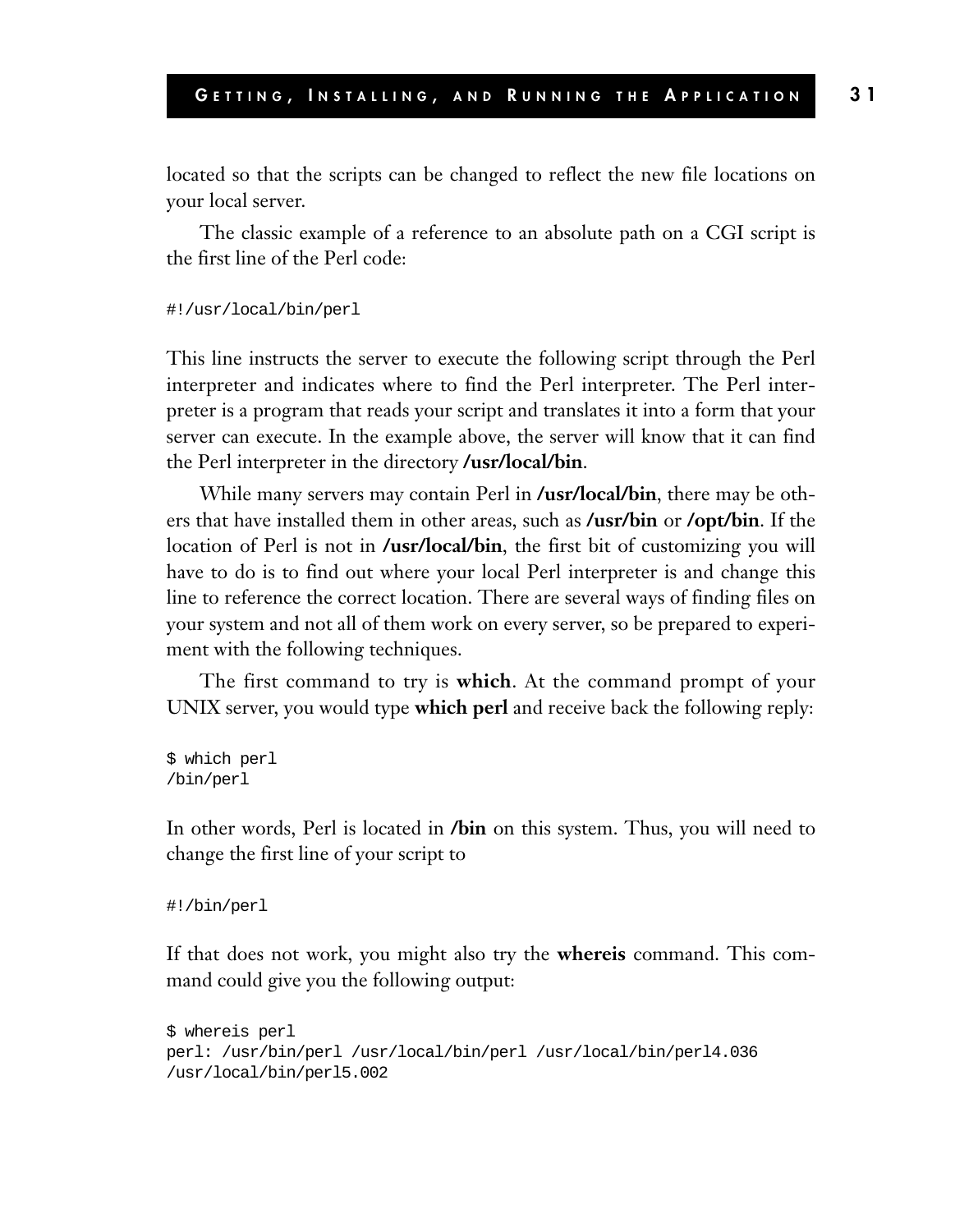#### **3 2 C HAPTER 1**

This gives us a little more information than the **which** command. It gives us information about all the Perl interpreters contained in the system. In other words, there are several versions of Perl installed on this server including 4.036 and 5.002! Since there are several versions, you could choose whichever one you wish to reference in the CGI script.

If those two commands failed, the next step would be to try **whence**. **Whence** is a command which is more specific to the Korn Shell, so you should first change to the Korn Shell if you can. To do this, simply type **ksh** at the command line of your UNIX system. Now, you should be free to use **whence** and get output that looks similar to the following:

```
$ ksh
$ whence perl
/usr/local/bin/perl
```
If all else fails, you might try the **find** command, but that is really pulling out all the guns when a simple email to your systems administrator might suffice. The syntax for find would be

```
find / -name perl
```
## **Running the Script**

This script should be executed by pointing your browser to **web\_store.cgi**. For example, you might use a URL such as:

http://www.yourdomain.com/cgi-bin/Web\_store/web\_store.cgi

The log analyzer can be accessed with the following URL:

http://www.yourdomain.com/cgi-bin/Web\_store/web\_store\_log\_analysis.cgi

The installation helper script can be executed with the following URL:

http://www.yourdomain.com/cgi-bin/Web\_store/web\_store\_check\_setup.cgi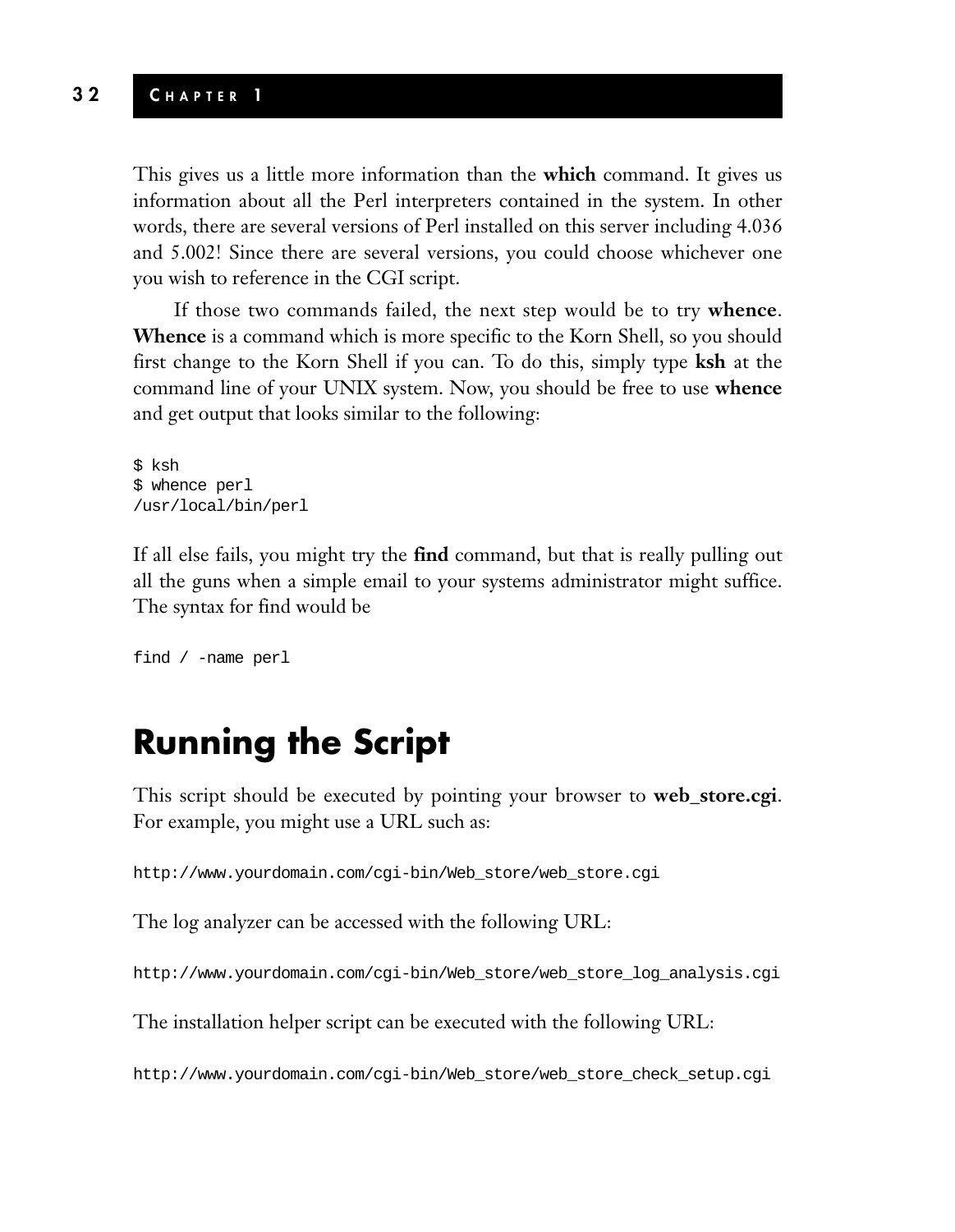As a final word of advice, *never* point a customer directly to an HTML document under the Web store. In order for the customer carts to be created and remembered by the application, **web\_store.cgi** must filter *all* HTML pages before they are sent to the customer. Thus, you will never point to anything but **web\_store.cgi** for every link having anything to do with the store. The moment users link to anything but **web\_store.cgi**, they will lose their carts.



Some companies that have customized earlier versions of this script created a buffer page between the store and any outside site. This buffer page would contain a warning that explained to the client that if they followed this link they would be losing their cart and that if they wished to return to shopping, they should copy down their cart\_id number in the form of a URL back to the script. Thus, anytime a link appeared within the store to an outside location, the actual URL would point to the buffer page, which would contain a second level link plus the warning.

If you are experiencing a situation in which customers are either losing their cart contents or having their cart contents merged with the cart contents of other customers, it means that you are probably providing a link to something other than **web\_store.cgi**, or you have added a link without the proper state variables contained in the URL string. If you must add links within product pages to other locations within your store, always follow the format exemplified below. This hyperlink reference is taken from the list of product page **Letters.html**:

```
<A HREF = "web_store.cgi?page=Vowels.html&&cart_id=">
Vowels</A>
```
Notice that the **page** and **cart\_id** state variables must be added to the call to the Web store script so that filtering can occur. This concept is discussed in greater depth in Chapter 2 and Chapter 3.

## **Using the Web Store**

Once you have begun running the Web store script, a discussion of how to navigate through the Web store is in order. Basically, there are three main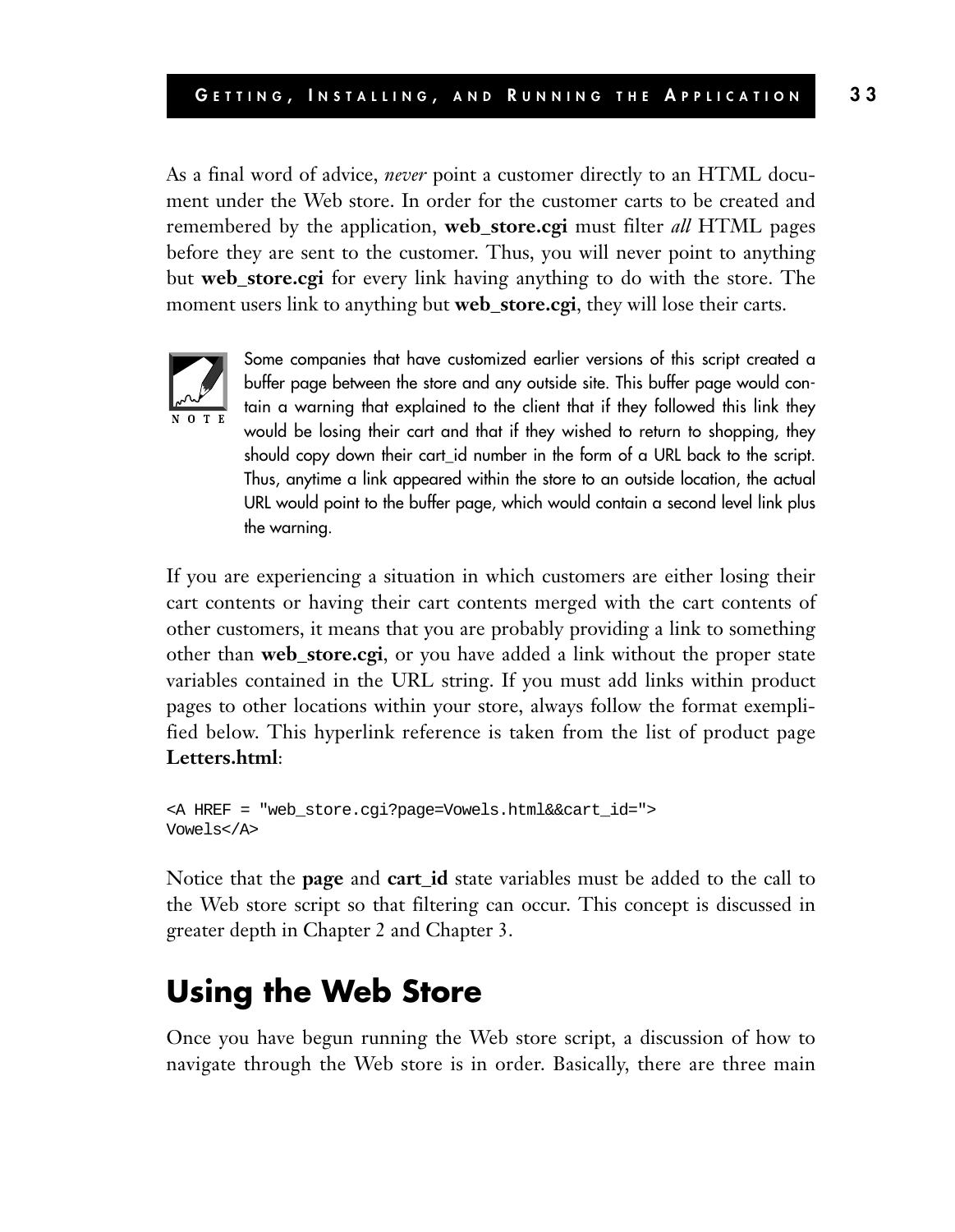areas of the store to be concerned about: browsing the catalog of items and purchasing the ones you want, viewing and managing your cart contents, and finally, actually sending in the order.

#### *Browsing the Online Catalog*

When you first start viewing the Web Store, a frontpage is presented. This front page typically has a menu of general categories of items to view plus a minimum of a keyword search engine to allow you to find the specific items you want more quickly. Figure 1.6 contains a sample front page from the HTML Web store.



**Figure 1.6** Frontpage from the HTML Web store.

The menu of general categories is typically called a list of products page because there is a list of product categories to choose from. If you click on a particular product hyperlink, then the Web Store will take you to an actual product page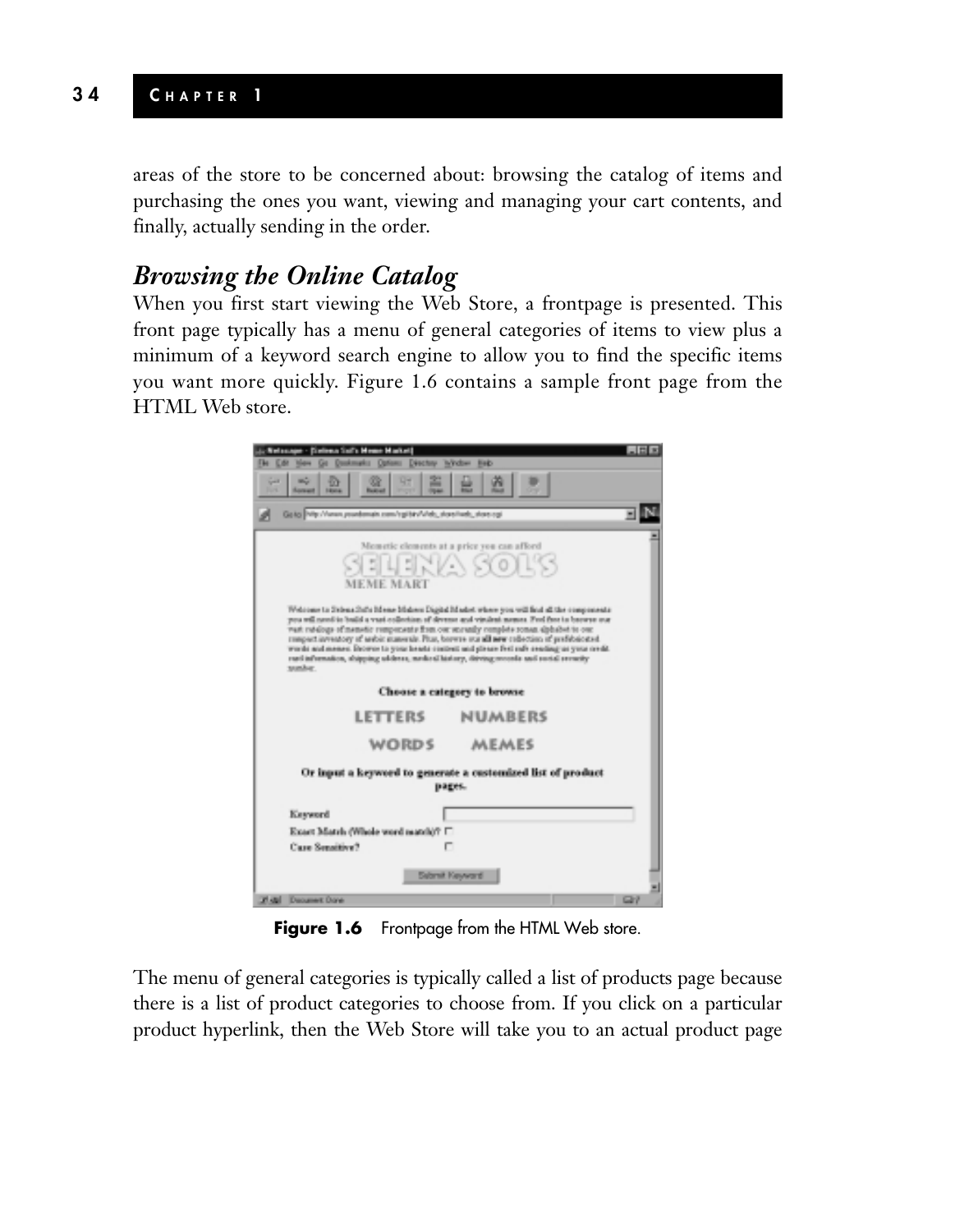that contains the products related to the selected category. Alternatively, you can do a keyword search and pull up a list of pages of products that correspond to your keyword search. Figure 1.7 shows a sample product page. Notice that there are text input fields next to each product. You can enter the quantity of the item that you want to purchase in these text boxes. Then, all you have to do is click on the **Add Items To My Cart** button to actually place them in your cart. The **View/Modify Cart** button lets you manage your cart contents, while the **Checkout Stand** button will bring you to the ordering form.

| Word Warehouse! |                                                                                      |  |  |  |
|-----------------|--------------------------------------------------------------------------------------|--|--|--|
| Quantity        | Description                                                                          |  |  |  |
|                 | You got it, the world reaccused word "Entropy" for the low base price of \$15.92     |  |  |  |
|                 | You got it, the world renowned word "Emergence" for the law have price of<br>\$15.98 |  |  |  |
|                 | You got it, the world reactived word "Cybesis" for the low base price of \$15.93     |  |  |  |

**Figure 1.7** Sample product page.

#### *Managing Your Cart Contents*

If you click on the **View/Modify Cart** button, you will be brought to a screen that displays your cart contents and gives you options for changing quantities of items you have placed in the cart or removing them entirely. In addition, there are buttons that allow you to continue shopping and take you back where you were, or go to the checkout stand to order the items that you placed in the cart. Figure 1.8 shows an example of the cart page.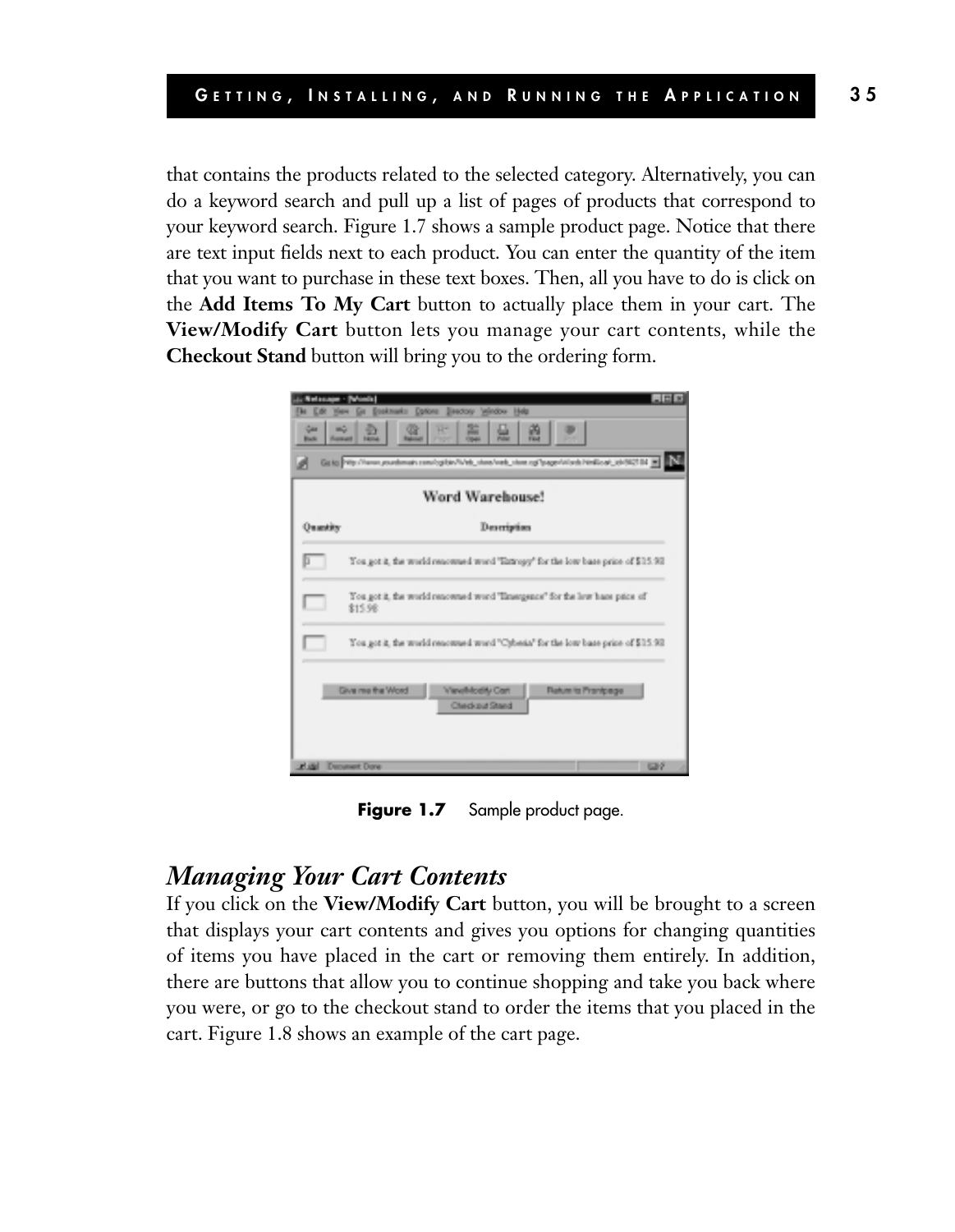

**Figure 1.8** The View/Modify Cart page.

#### *Sending in the Order*

If you click on the **Checkout Stand** button, you will be brought to the order form. The order form displays your cart again, along with subtotals and any calculations that can be performed without such information about you as discounts based on high-volume purchasing. The order form has standard fields on it which ask for your name, mailing address, phone number, method of payment, and more. A sample order form is shown in Figure 1.9.

Once you submit the order form, the cart is again displayed to you along with any calculations that need to be performed. If have entered your state and shipping type (for example, UPS or FedEx), your sales tax and shipping costs can be calculated. The order is sent transparently to the store owner for processing and your trip through the store is finished. A sample Order Processed screen appears in Figure 1.10.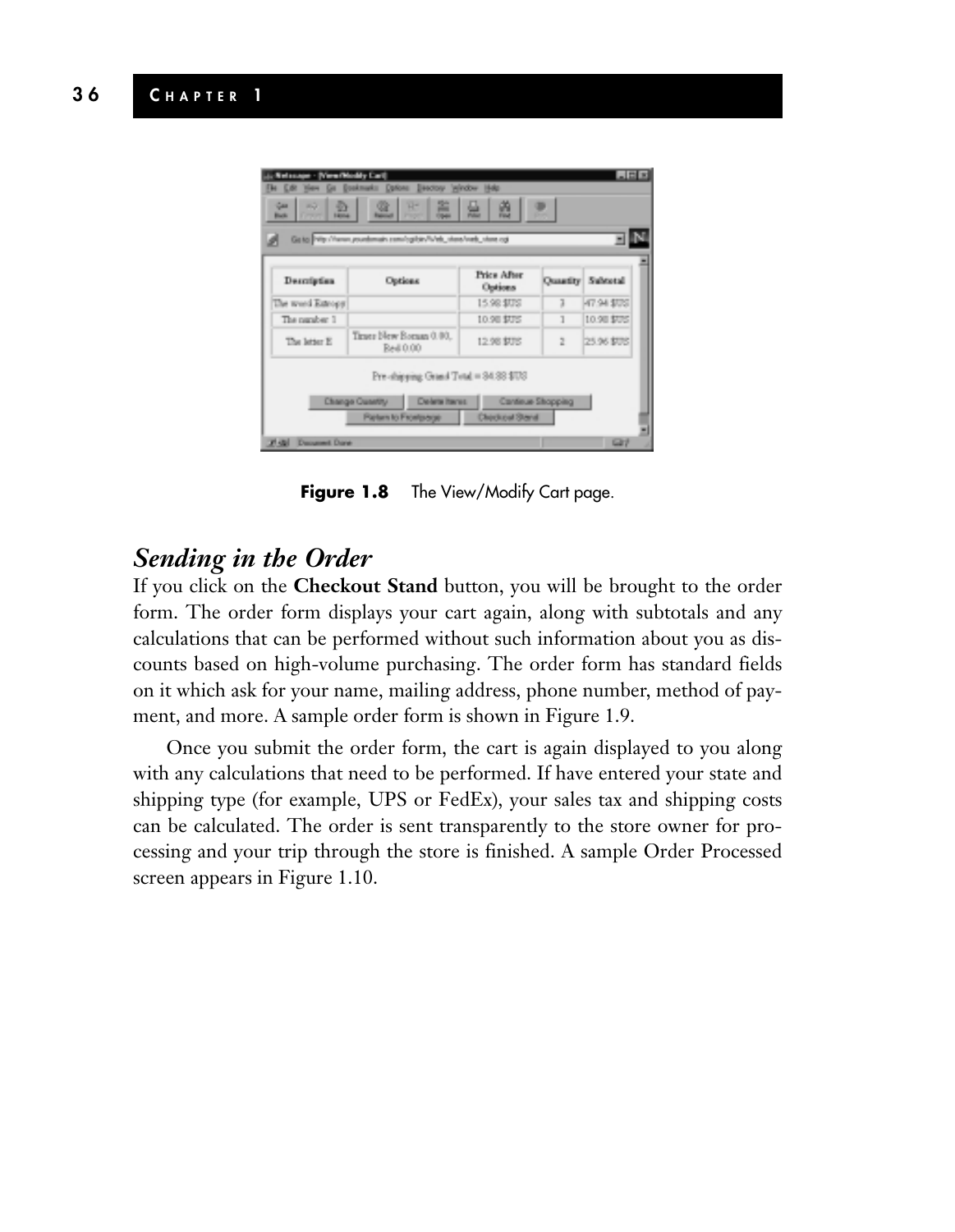| ťΩ<br>Forest<br><b>Monte</b><br><b>Bach</b> | 舘<br>ΗН                                                        | 岡                                     |   |           |
|---------------------------------------------|----------------------------------------------------------------|---------------------------------------|---|-----------|
|                                             | Eata: Mg.//www.yoardomain.com/og/bin/Vildo_state/web_store.og/ |                                       |   | 킈         |
| Description                                 | Options                                                        | Price After Options Quantity Subtotal |   |           |
| The word Entropy                            |                                                                | 15.98 \$TJS                           | 3 | 47 94 SUS |
| The number 1                                |                                                                | 10.98 \$US                            | 1 | 10.98 SUS |
| The letter E                                | Times New Roman 0.00.<br>Red 0.00                              | 12.98 \$US                            | ż | 25.96 SUS |
| Personal Information:<br>Name(First & Last) |                                                                |                                       |   |           |
|                                             |                                                                |                                       |   |           |
| <b>Billing Address:</b>                     |                                                                |                                       |   |           |
| <b>Street:</b>                              |                                                                |                                       |   |           |
| City.                                       | $\sqrt{2g}$ . Country.<br>State:                               |                                       |   |           |
|                                             | Mailing Address (If Different):                                |                                       |   |           |
|                                             |                                                                |                                       |   |           |
| Street:                                     |                                                                |                                       |   |           |
| Cley.                                       | Zip:<br>State:                                                 | Country:                              |   |           |
| Phone:                                      | Face                                                           |                                       |   |           |
| E-Mail                                      |                                                                |                                       |   |           |
| UBL:                                        |                                                                | Request Link: IT                      |   |           |
|                                             | <b>Credit Card Information:</b>                                |                                       |   |           |

Figure 1.9 Standard order form.